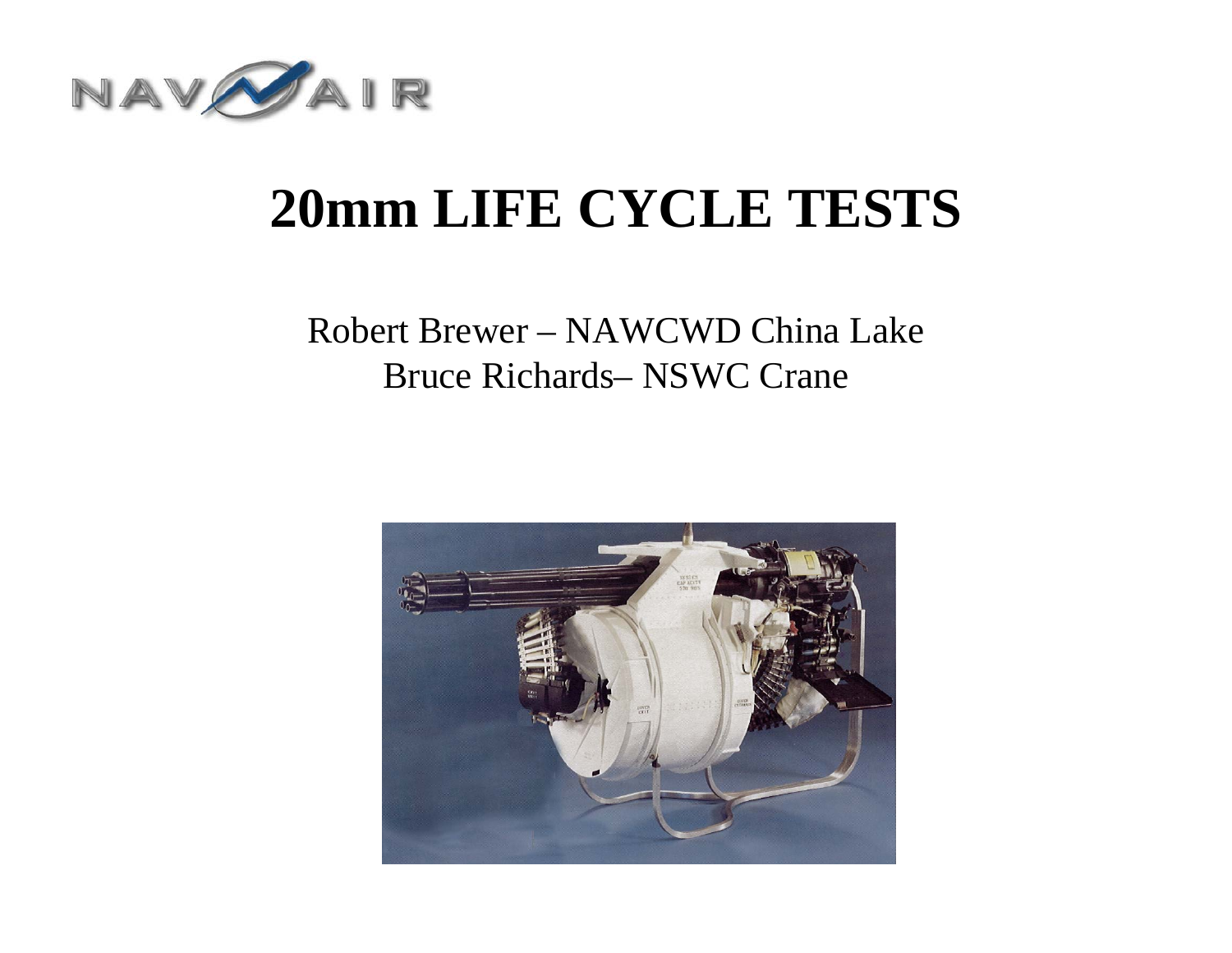

### **PURPOSE**

- **Tests were undertaken to simulate the environment seen by ammunition during normal operations in the field**
	- **Routine ammunition cycling through the LALS-II and M61A2 including upload/download and firing operations**
	- **Simulate mission sorties to 30,000 feet altitude**
	- **Ammunition aging**
- **Observe handling conditions that could potentially result in damaged ammunition and/or compromised seals**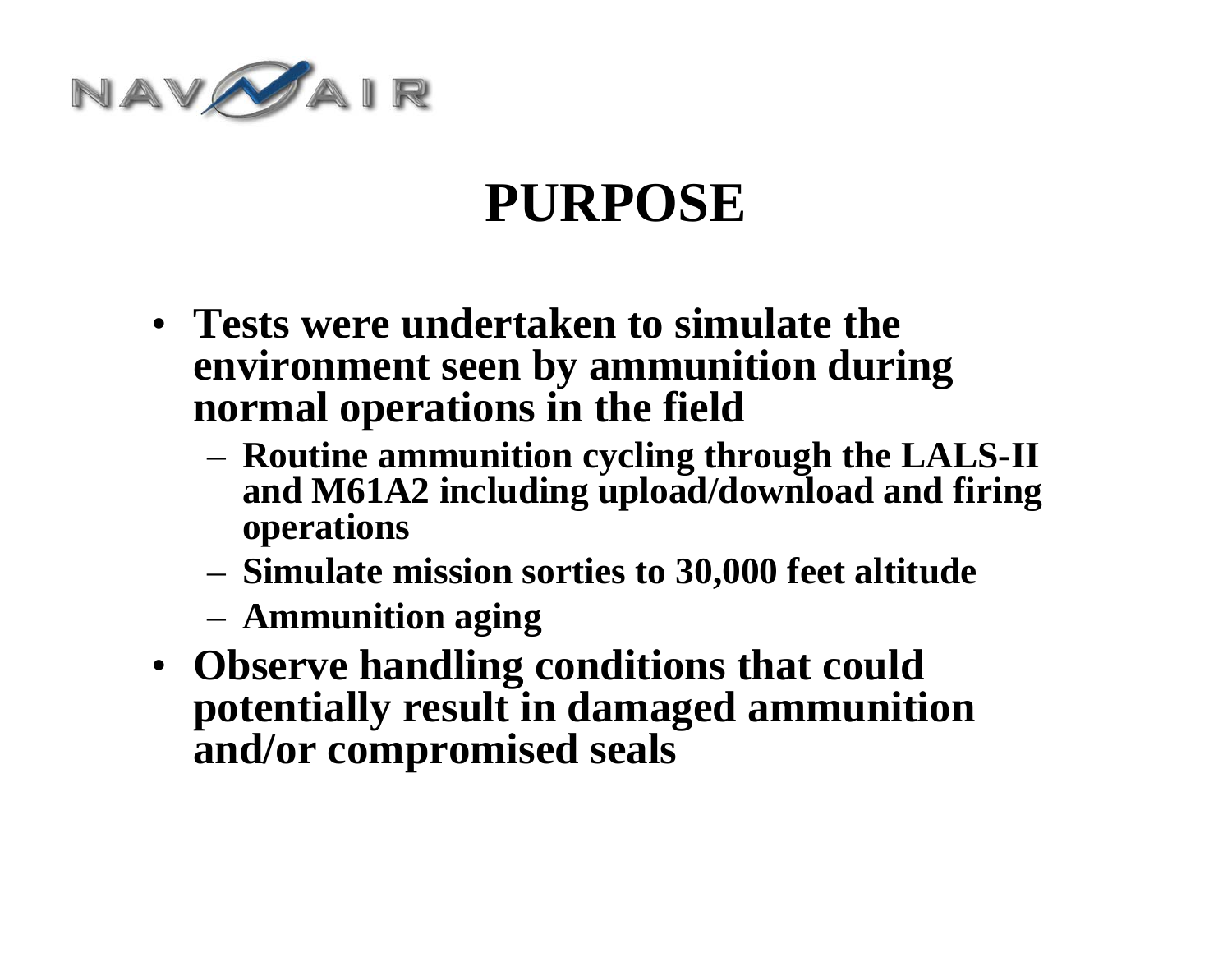

### **PURPOSE (cont'd)**

- **Investigate the impact of compromised seals on 20mm ammunition performance**
- **Determine if performance impacts could potentially cause gun system mishaps**
- **To establish accept/reject criteria for the use of 20mm ammunition under typical life cycle conditions**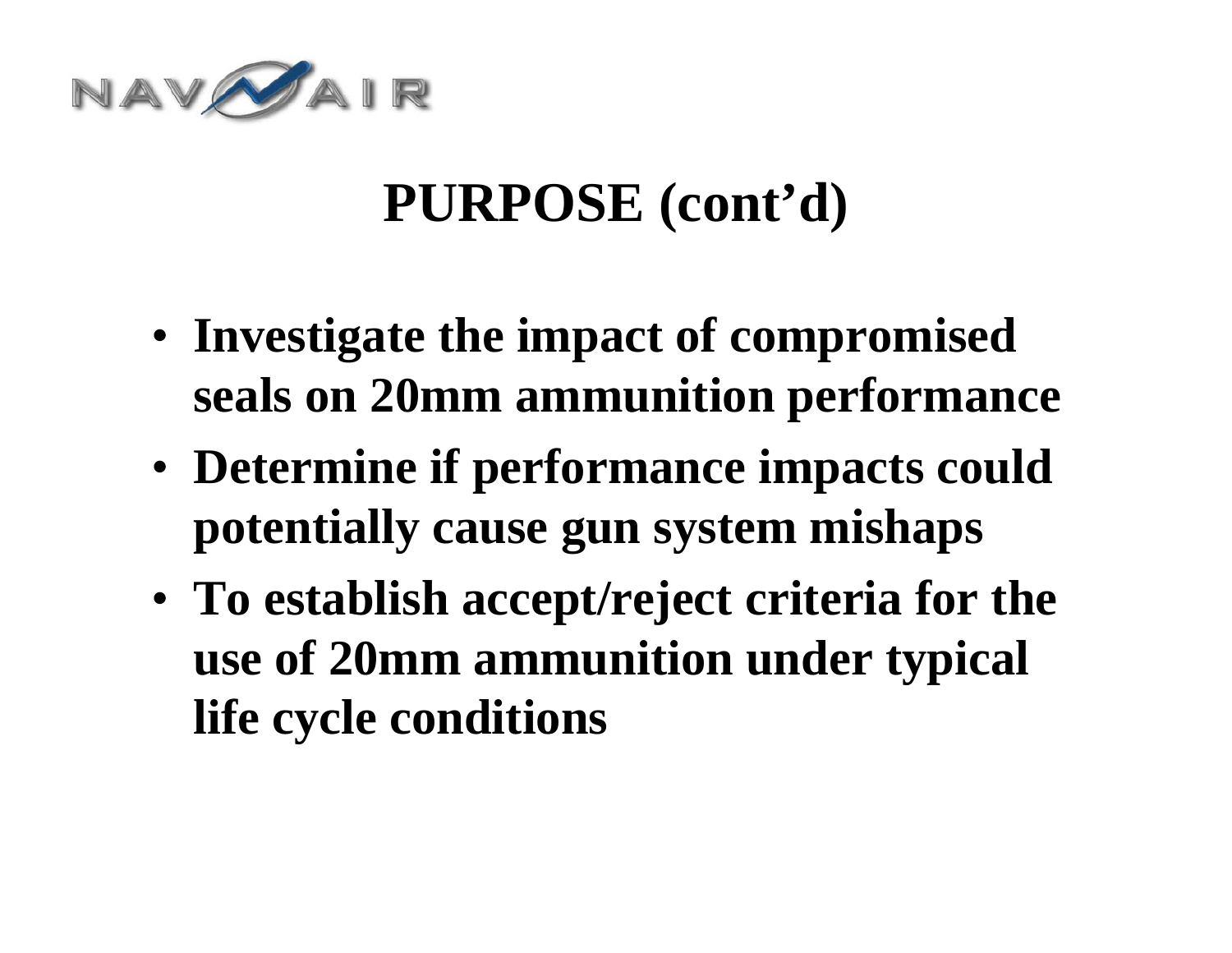

# **SCOPE**

- **External damage described in inspection criteria were addressed with primary interest in:**
	- **Leaking seals between case neck/projectile**
	- **Leaking seals between primer and case**
	- **Scratches and dents to case and/or projectile**
	- **Excessive wear to Lot identification markings**
- **Internal damage/deterioration of energetics were address by:**
	- **Ballistic testing for chamber pressure, action time and velocity**
	- **Chemical analysis of propellant and primer mix**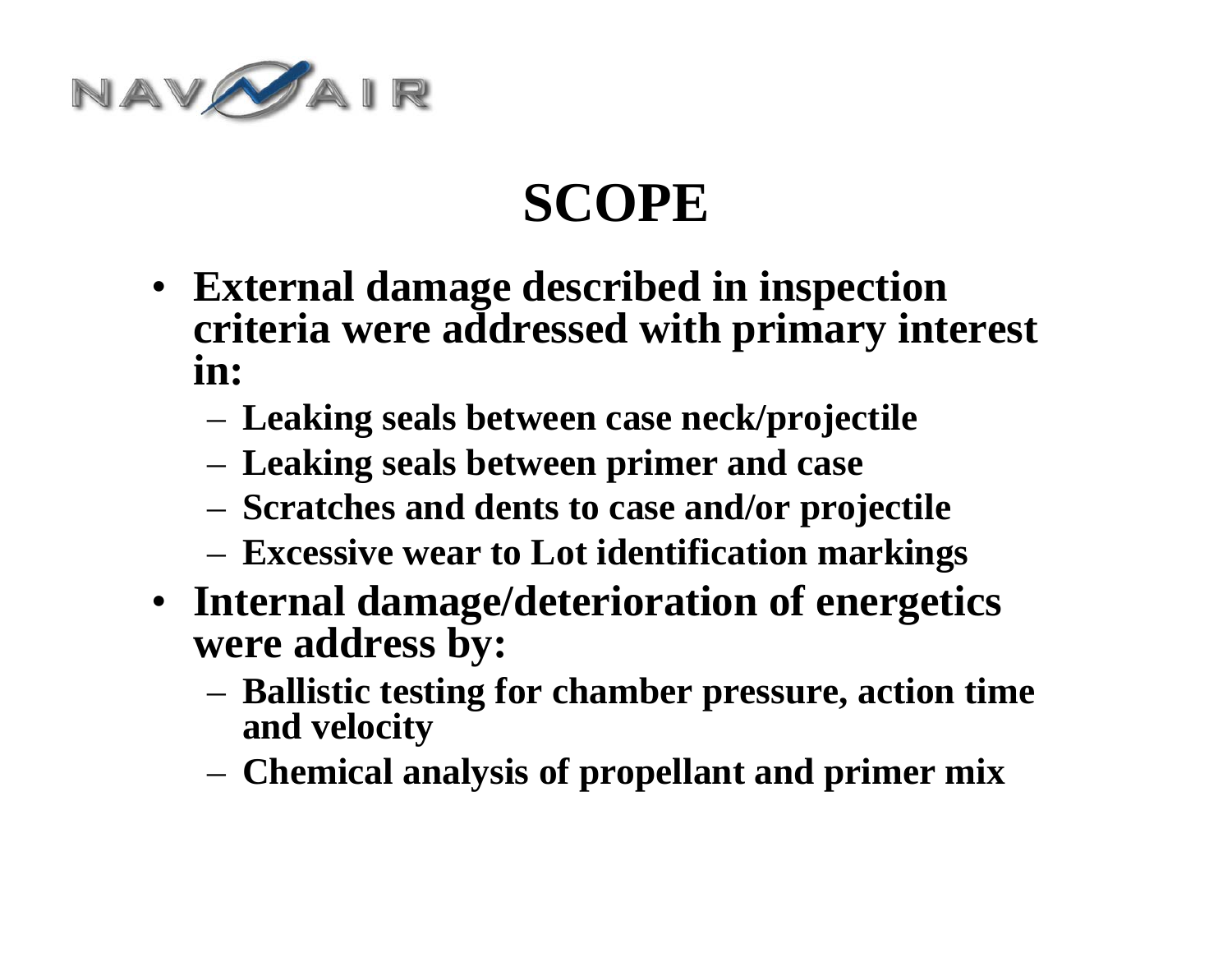

### **SCOPE (cont'd)**

- **Simulate up to 10 upload/download cycles through the LALS-II loading system**
- **Simulate up to 4 upload/download cycles through the M61A2 gun system**
- **Simulate the firing cycle through the M61A2 gun system**
- **Simulate up to 15 mission sortie flights (Temperature, Humidity, Altitude)**
- **Simulate aging by artificial (accelerated) aging up to 3 months**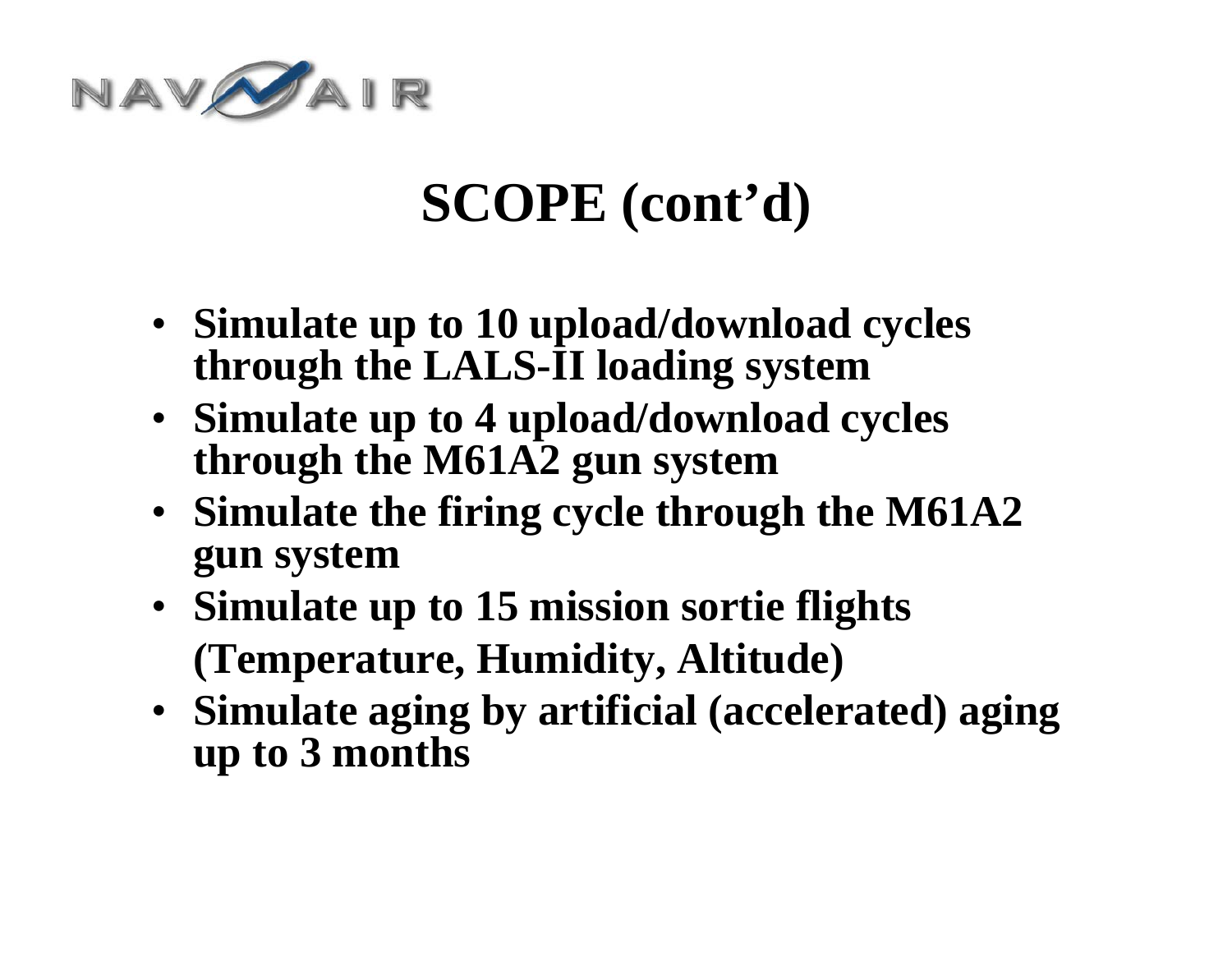

# **TEST CONDUCT**

- **PGU-27A/B ammunition was the primary test ammunition, with M55A2 included for comparison/control purposes**
	- **1500 rounds of pristine PGU-27A/B (Condition Code A)**
	- **500 rounds of M55A2 (Condition Code C)**
- **All rounds received were inspected for**
	- **Dirt or corrosion**
	- **AUR lot number**
	- **Gap between nose cap and projectile body**
	- **Severe gouges, scratches, dents in case**
	- **Primer Seating**
	- **Loose projectile or case neck gaps**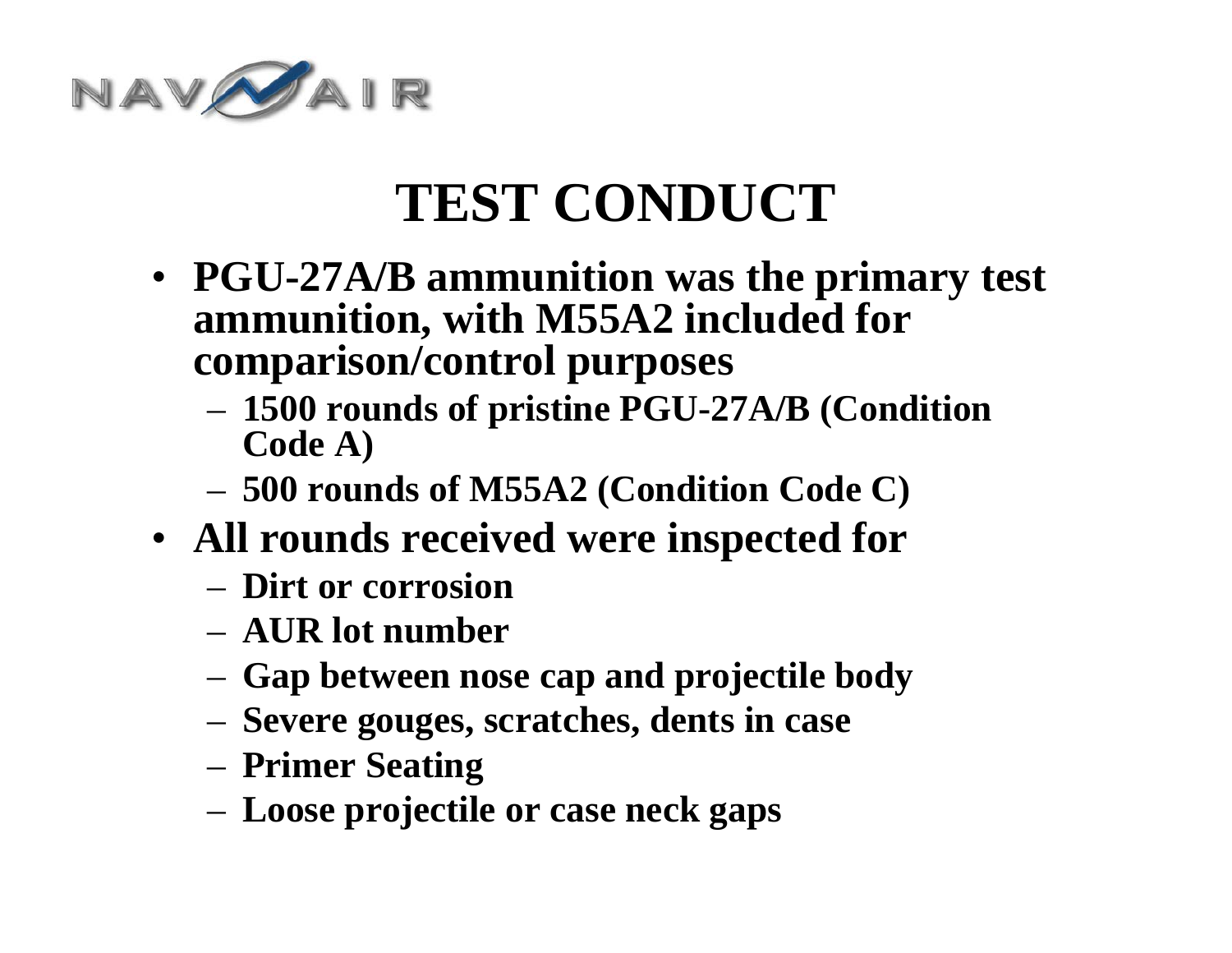

### **TEST CONDUCT (cont'd) Cycle Test**

- **Rounds were divided into test lots (PGU-27A/B/M55 mix) to include**
	- **Control lot (Lot A)**
	- **Temp/Humidity/cycling only (Lot B)**
	- **LALS-II cycling only (Lot C)**
	- **LALS-II/gun cycling at 400 spm rate (Lots D-H)**
		- **Cycle included loading of the LALS-II using hand crank (up to 4X), upload from the LALS-II to the M61A2 at 400 spm, download from the M61A2 into the LALS-II at 400 spm and unloading the LALS-II using the hand crank.**
	- **LALS-II/gun cycling at 6000 spm rate (Lots I & J)**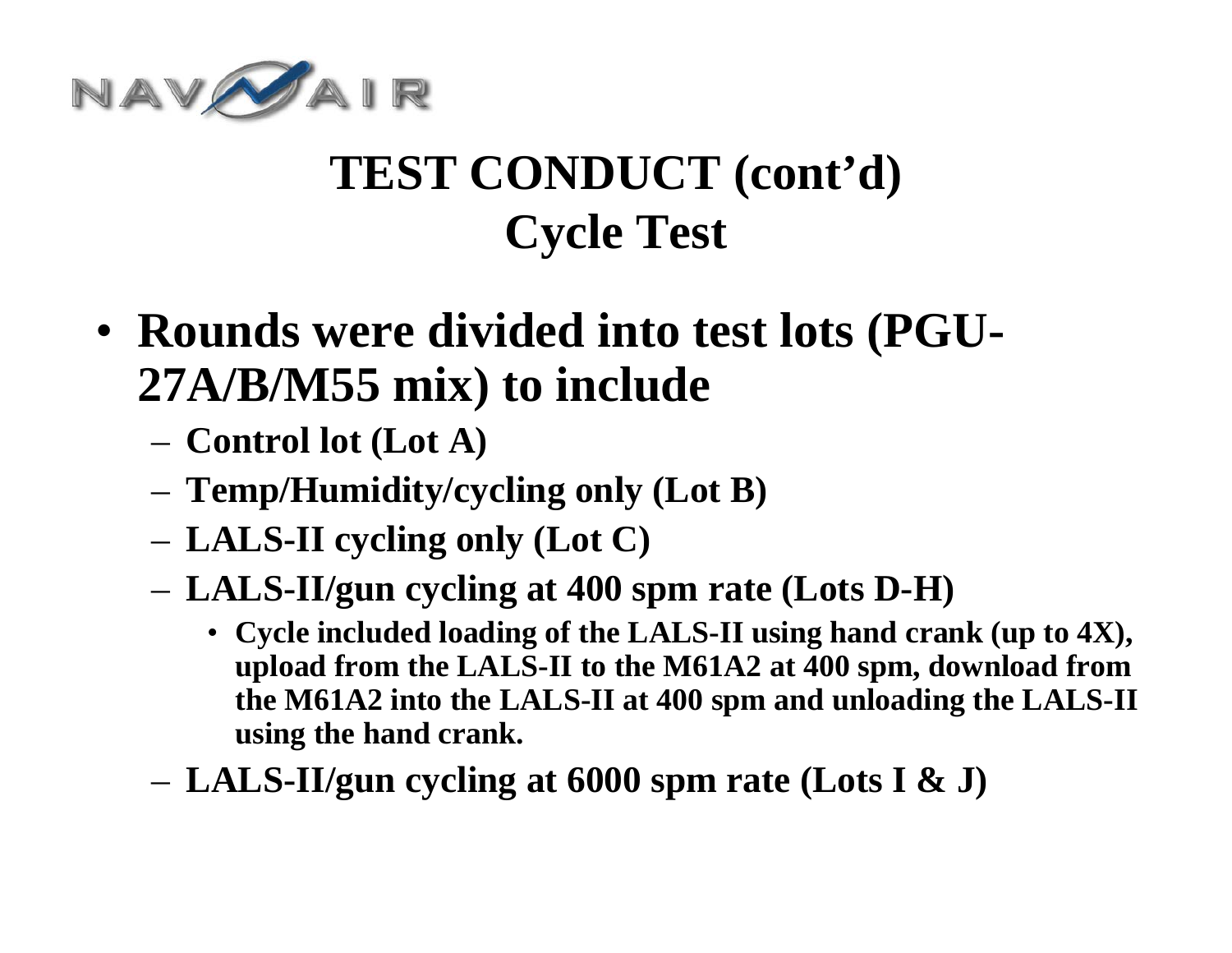

#### PLANNED TEST MATRIX

| <b>Test Lot</b> | PGU-<br>27A/B | <b>M55A2</b> | <b>Total</b> | <b>Cycled</b> | No. of<br><b>Cycles</b> | <b>THA</b><br><b>Cycled</b> | Label                        |
|-----------------|---------------|--------------|--------------|---------------|-------------------------|-----------------------------|------------------------------|
| $\mathbf{A}$    | 75            | 25           | 100          | $\bf No$      | $\mathbf 0$             | No                          | <b>Control</b>               |
| $\bf{B}$        | 75            | 25           | 100          | No            | $\bf{0}$                | Yes                         | <b>Control</b>               |
| $\mathbf C$     | 1200          | 400          | 1600         | Yes           | $\blacksquare$          | Yes                         | <b>LALS-II</b><br>only       |
| $\mathbf{D}$    | 1125          | 375          | 1500         | Yes           | $\mathbf{1}$            | Yes                         | <b>One Cycle</b>             |
| ${\bf E}$       | 900           | 300          | 1200         | Yes           | $\overline{2}$          | Yes                         | <b>Two Cycle</b>             |
| $\mathbf F$     | 675           | 225          | 900          | Yes           | $\overline{\mathbf{3}}$ | Yes                         | <b>Three</b><br><b>Cycle</b> |
| $\mathbf G$     | 450           | 150          | 600          | Yes           | $\overline{\mathbf{4}}$ | Yes                         | <b>Four Cycles</b>           |
| $\mathbf H$     | 225           | 75           | 300          | Yes           | $\overline{\mathbf{4}}$ | N <sub>0</sub>              | <b>Control</b>               |
| $\mathbf I$     | 75            | 25           | 100          | Yes           | $\mathbf{1}$            | Yes                         | 6000spm<br>clearing<br>cycle |
| ${\bf J}$       | 75            | 25           | 100          | Yes           | $\mathbf{1}$            | Yes                         | 6000spm<br>drum only         |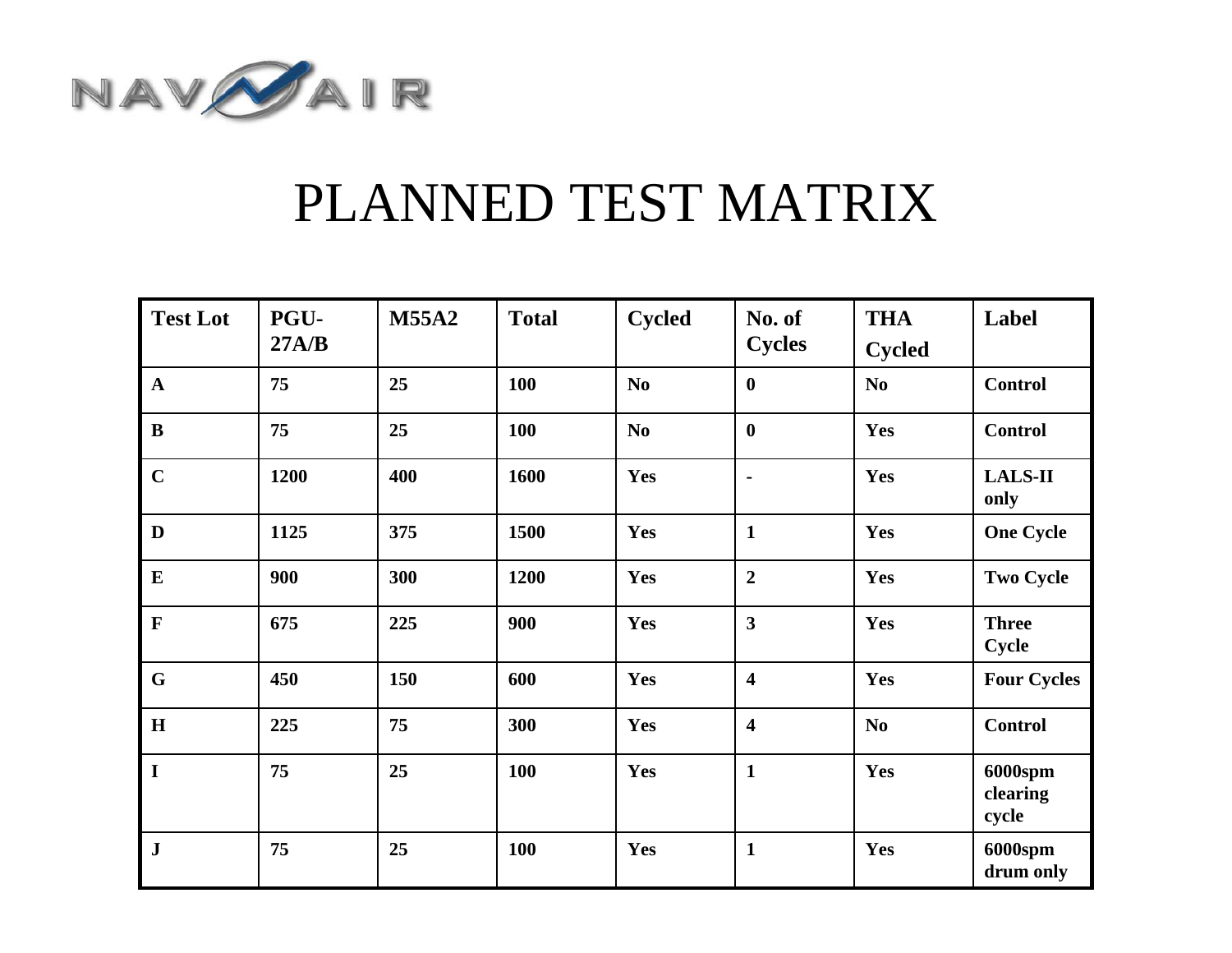

#### **TEST CONDUCT (cont'd) Cycle Test**

- **Goal was to cycle rounds in various handling scenarios until seals were compromised (75- 80%), as determined through vacuum/water leak tests.**
- **Rounds completing each phase of cycling were inspected for physical damage, marked with indelible ink and a random sample of 10 rounds were checked for broken seals using the vacuum/water test chamber.**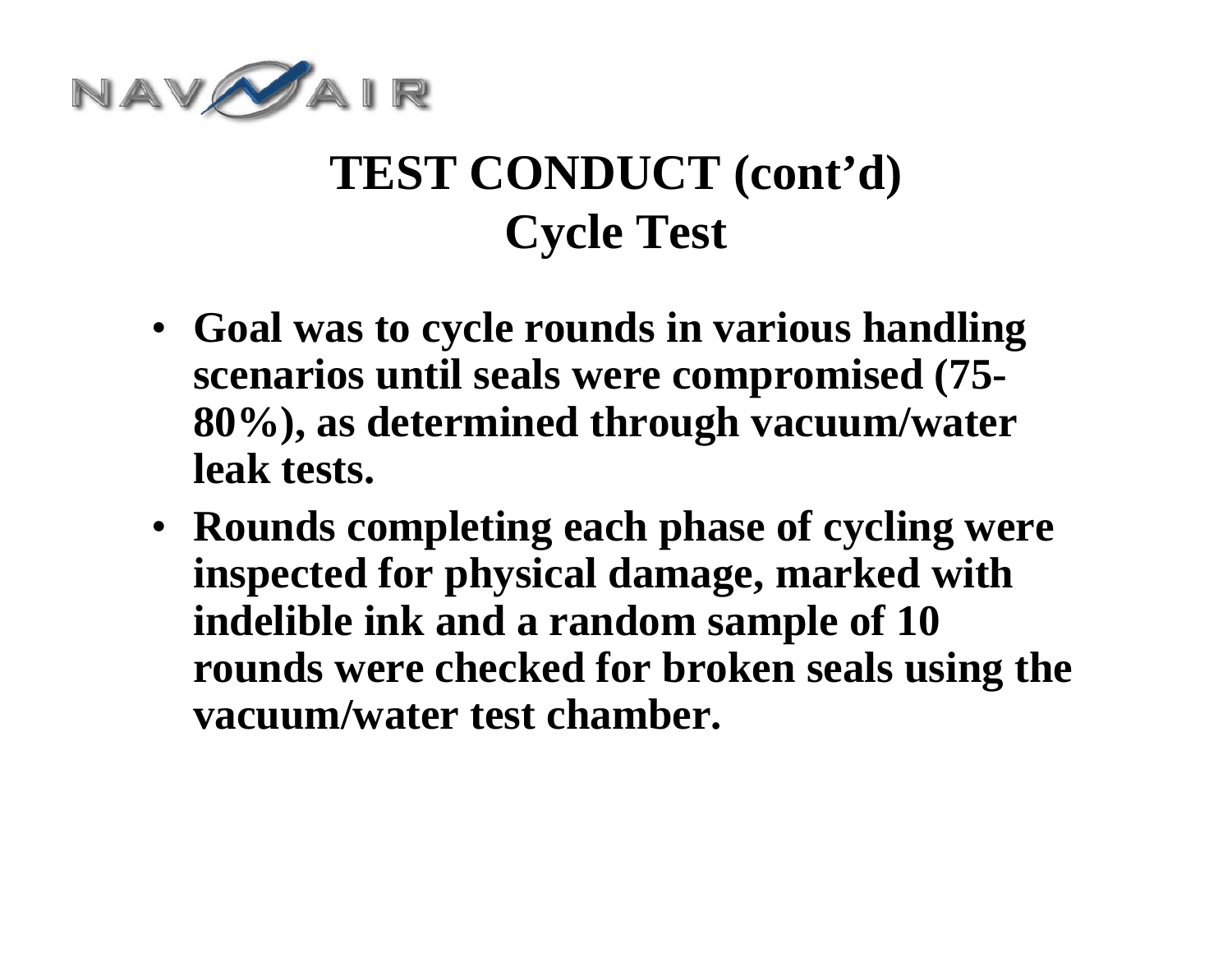

### **VACUUM LEAK TEST CHAMBER**

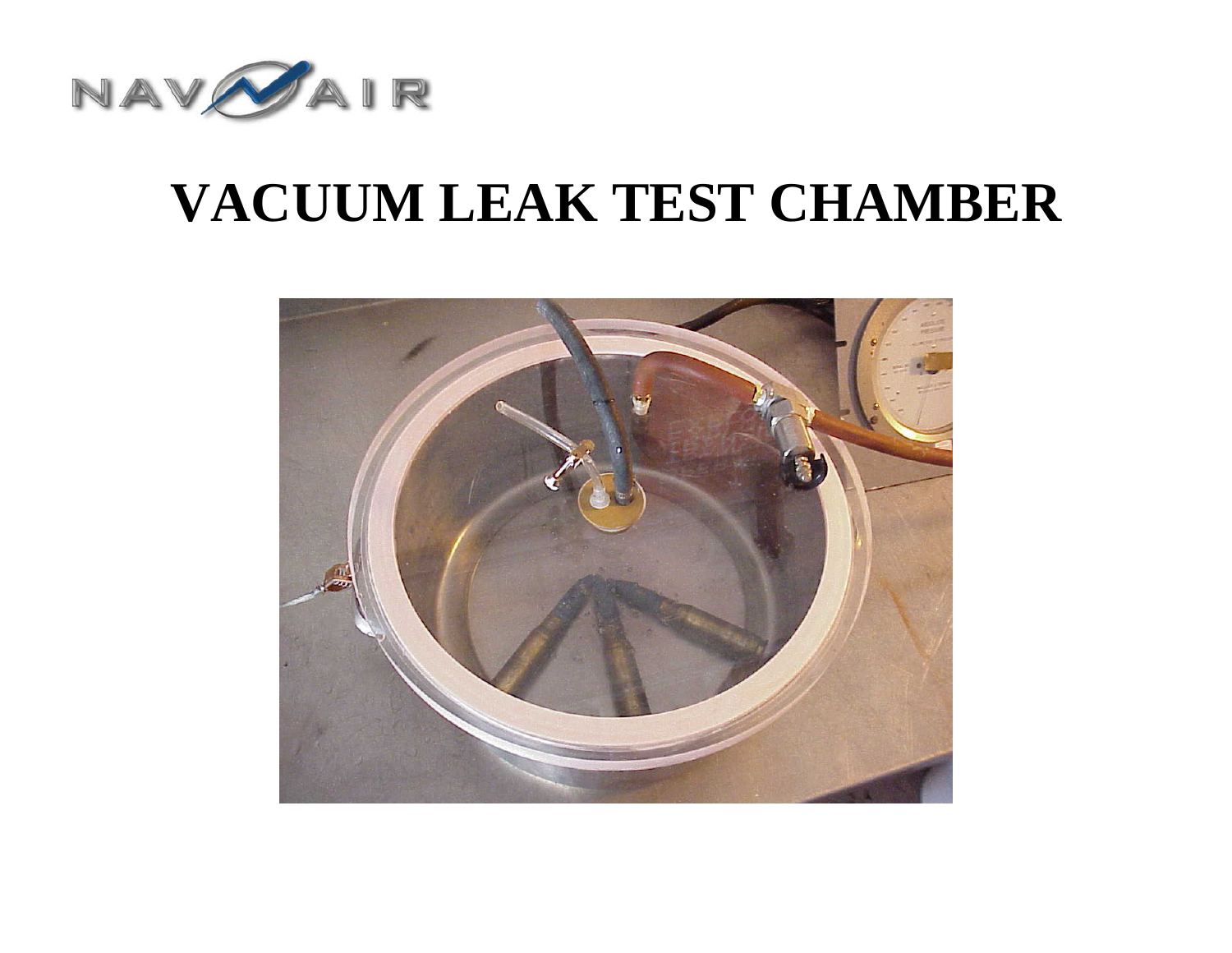

#### **LALS-II LOADING TRANSFER UNIT**

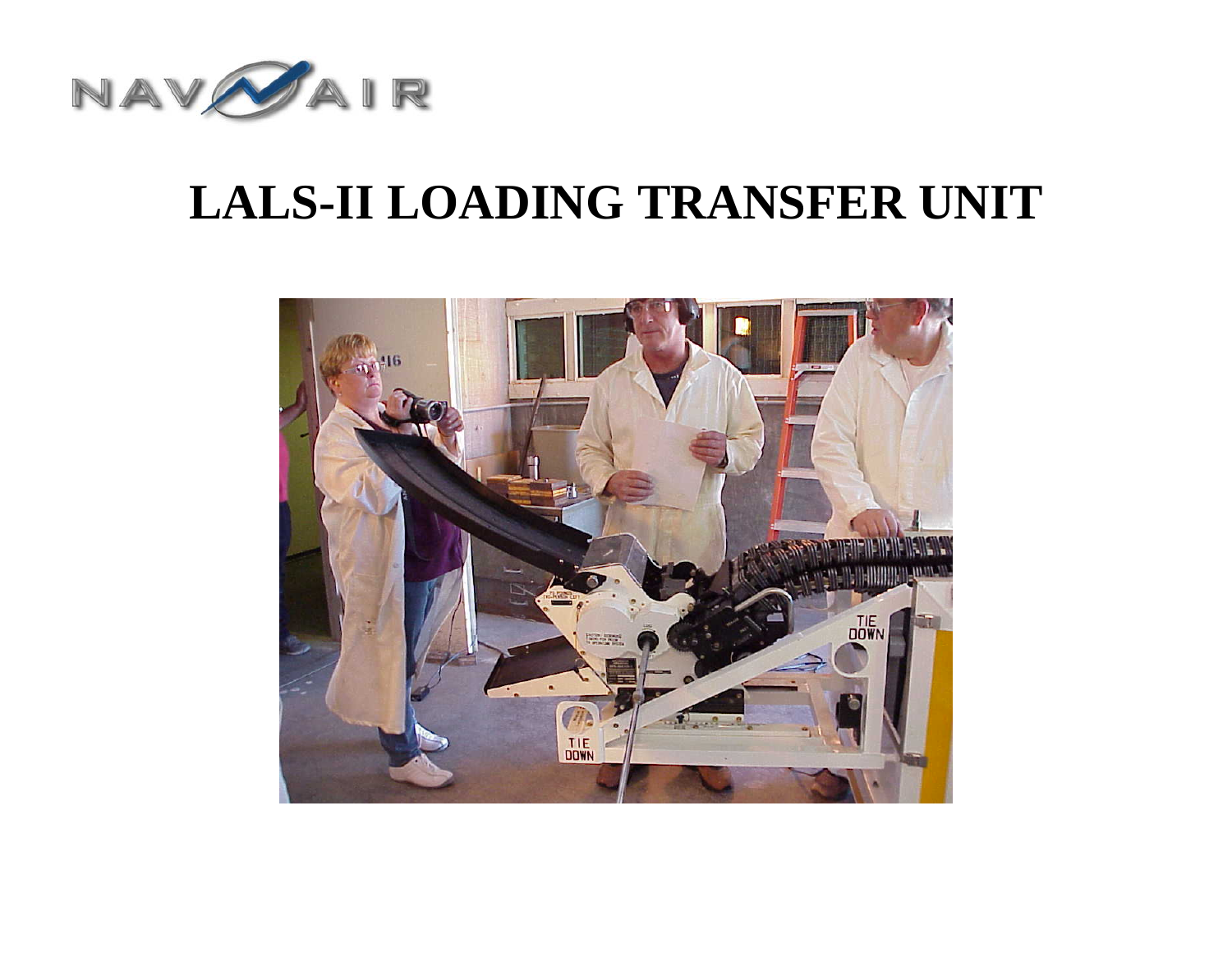

### **LALS-II LOADING TRAY**

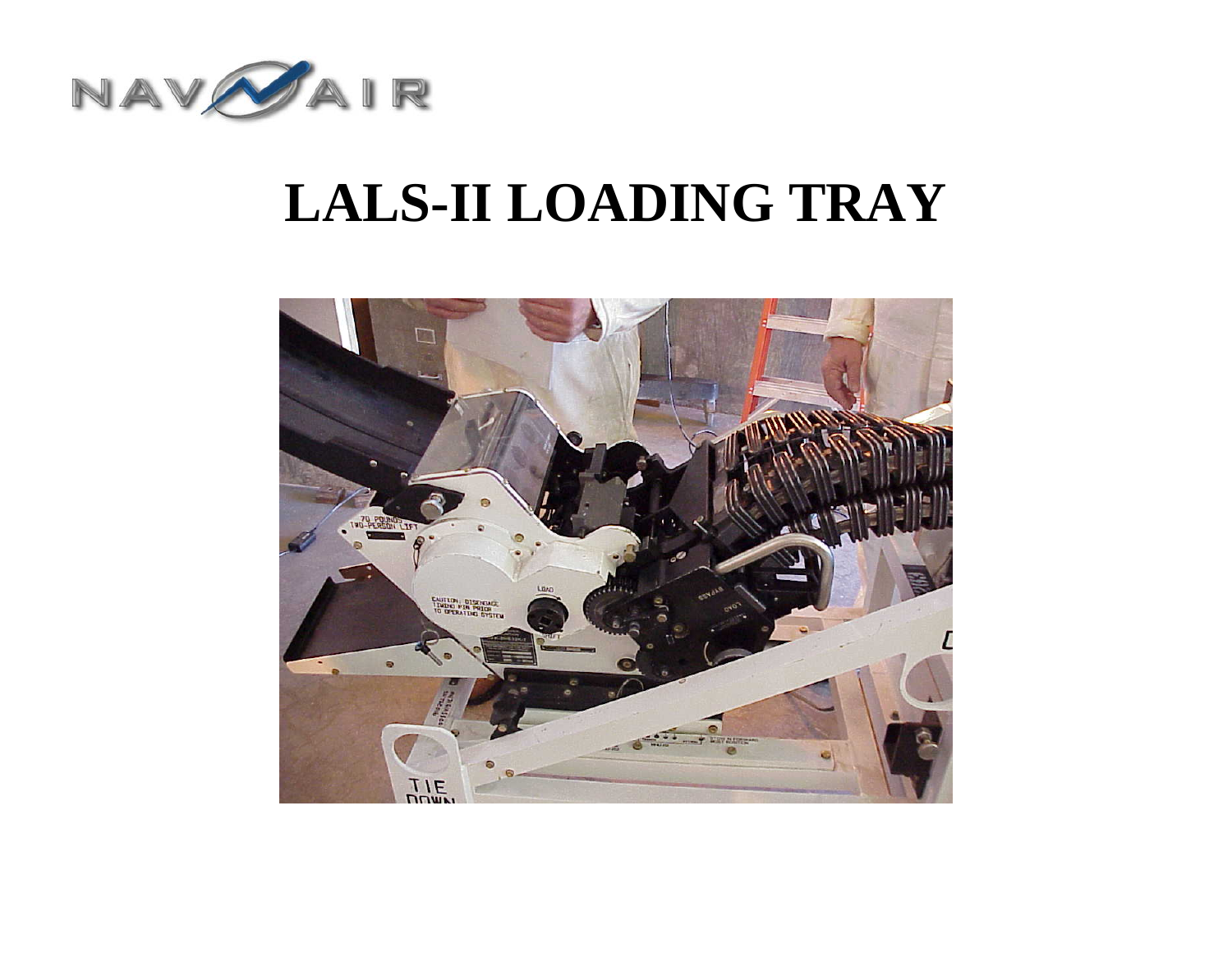

### **LALS-II**

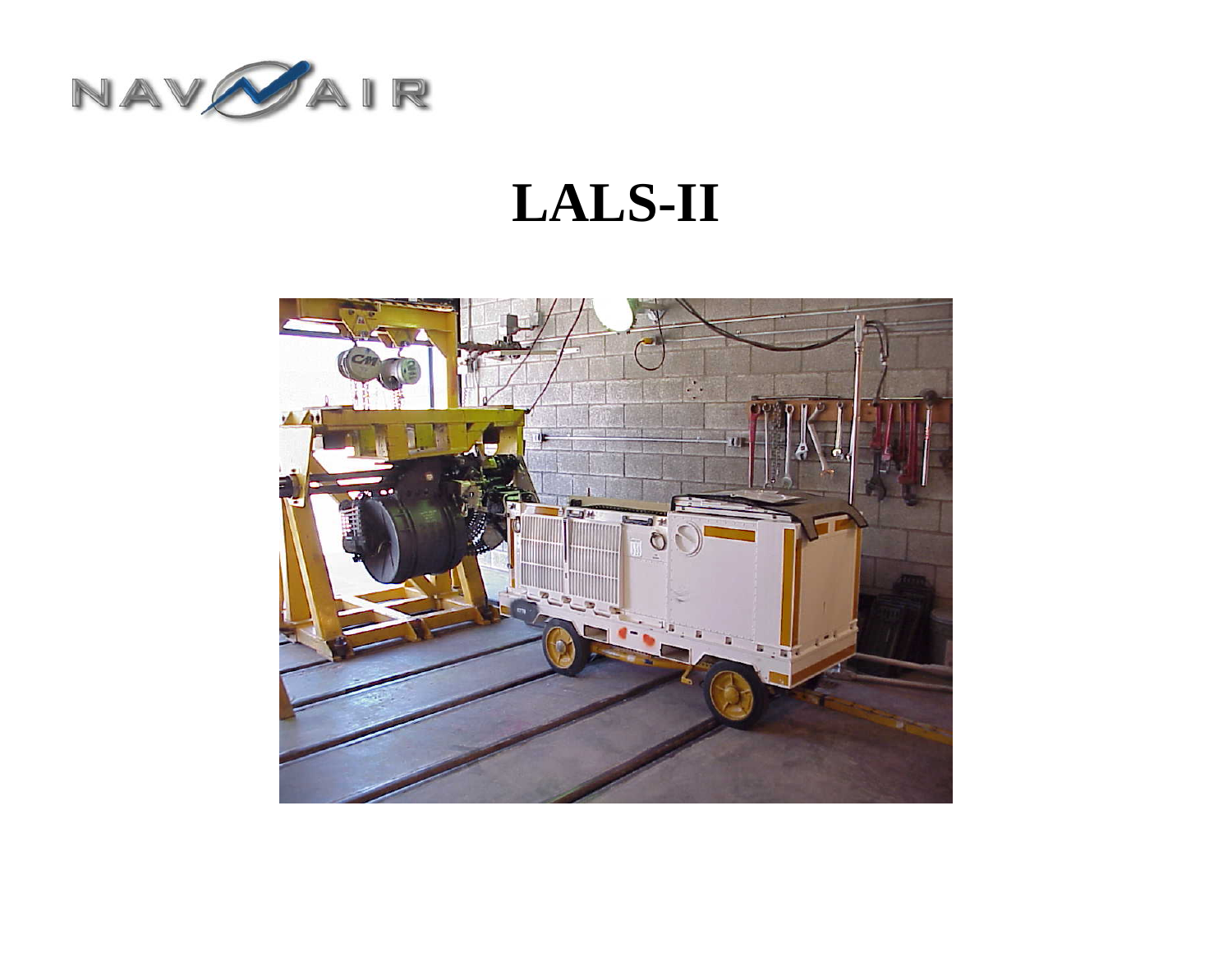

### **M61A2 WITH LALS-II ATTACHED**

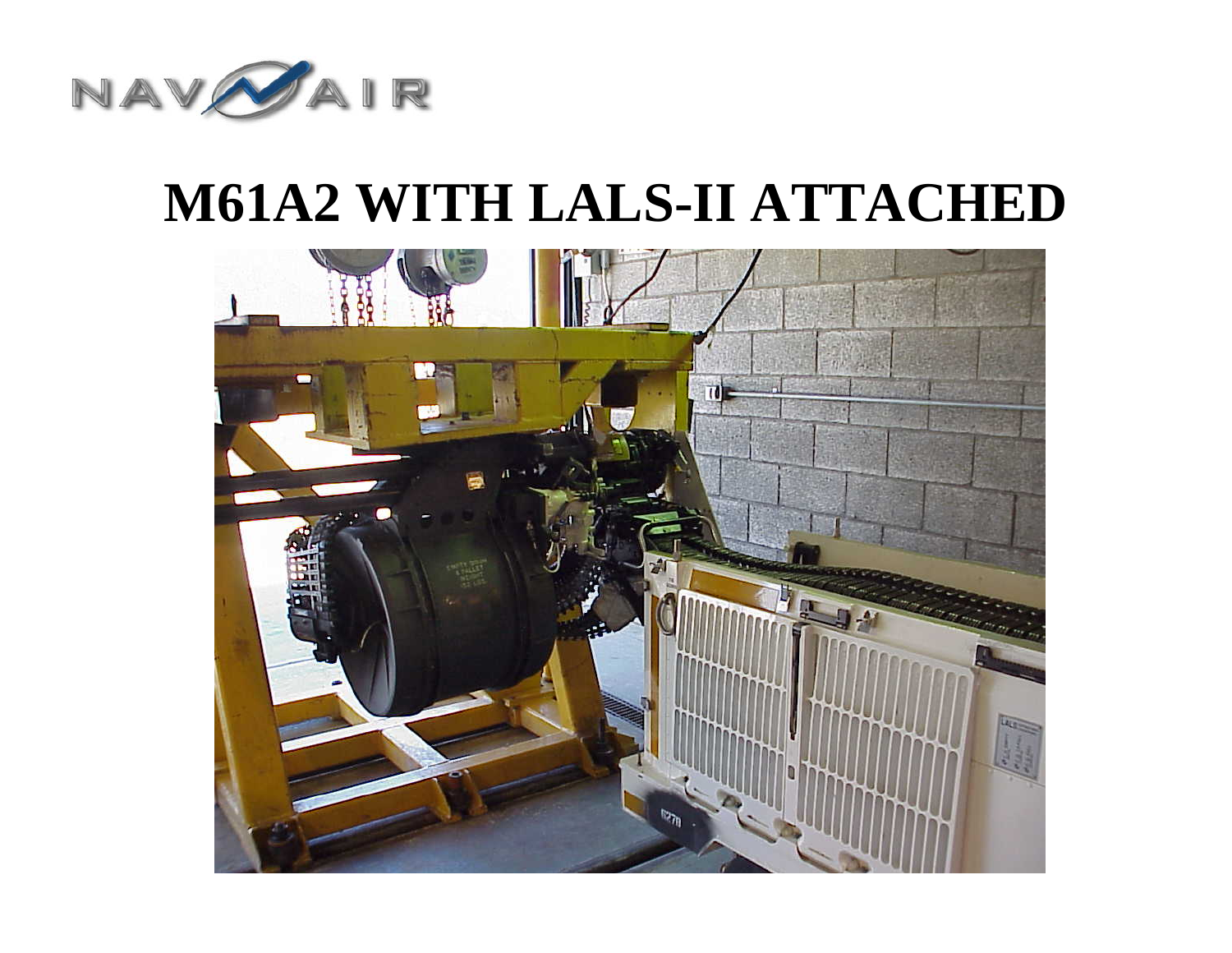

### **M61A2/LALS-II CYCLING**

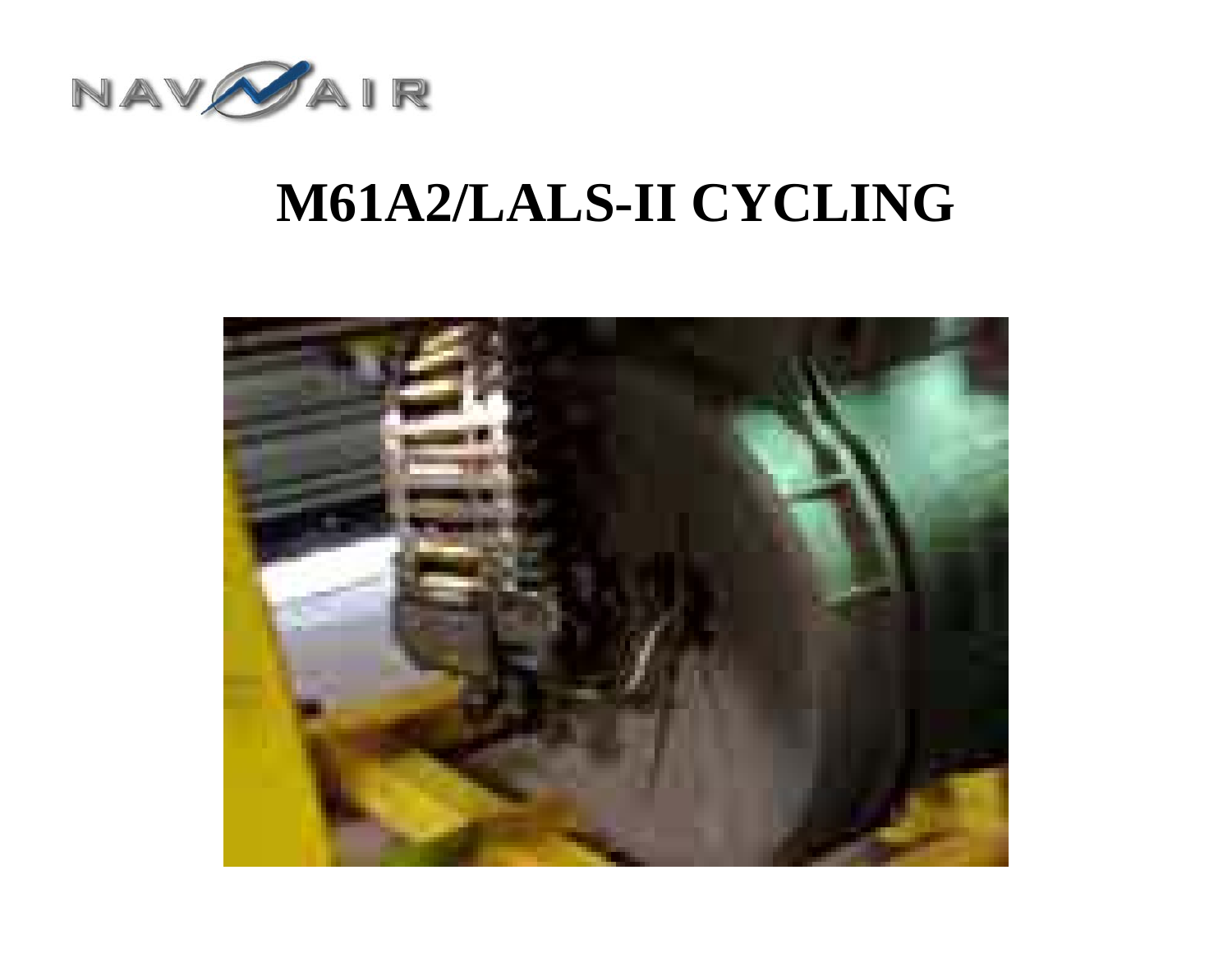

# **RESULTS OF CYCLE TESTS**

- **After cycling through the LALS-II and the M61A2 gun at 400 spm rate up to 4 cycles (Lots C-H)**
	- **0 to 20% Leakers only**
	- **No Loose Projectiles were detected by hand twisting**
	- **Minor scratches and dents were present**
	- **Many AUR Lot Numbers were illegible after only 3 cycles**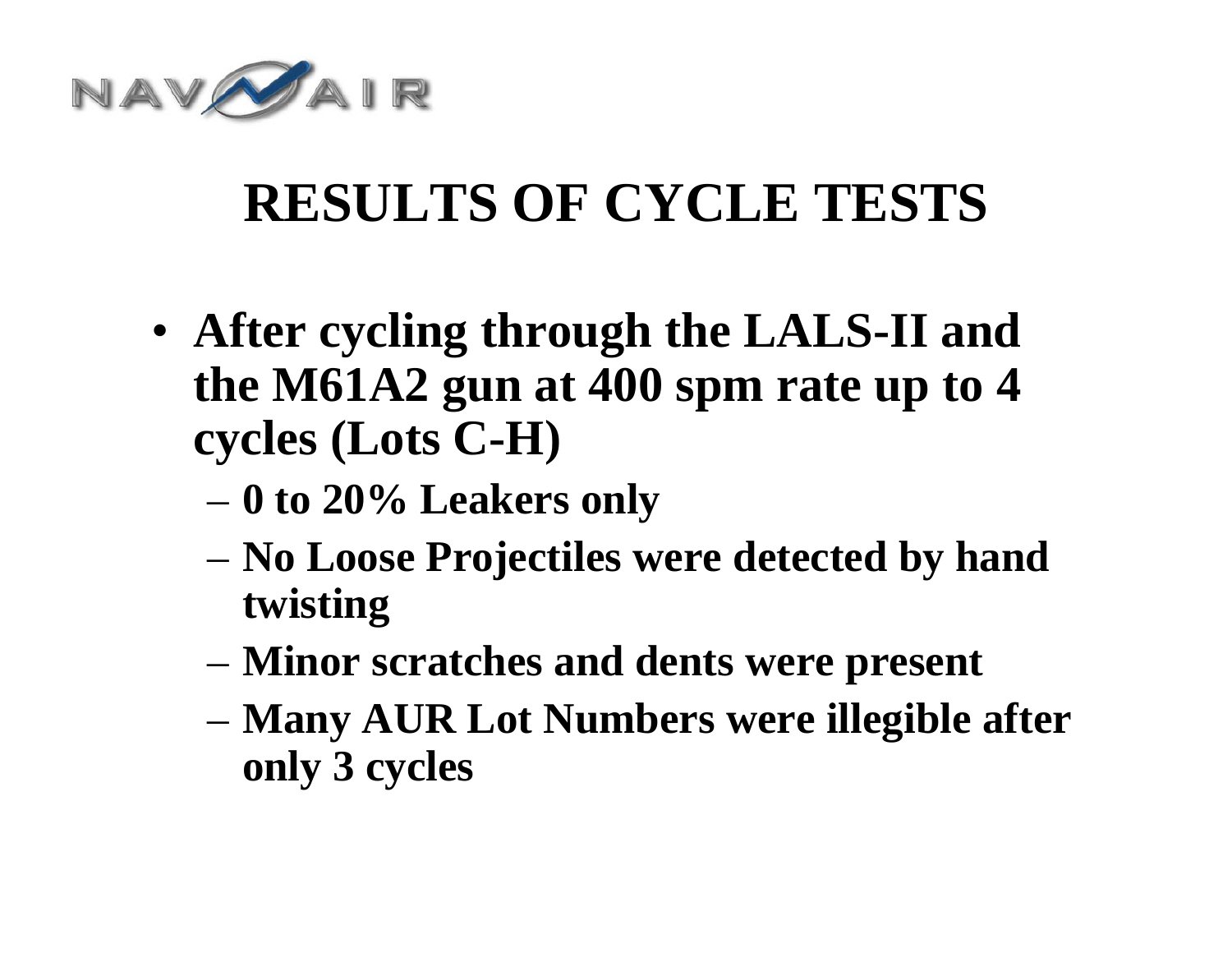

# **RESULT OF CYCLE TESTS (cont'd)**

- **Test Plan was modified to increase the number of test rounds used for 6000 spm cycle tests. Increased the total rounds for Lots "I" & "J" to 200 PGU-27A/U and 70 M55A2 each.**
	- **-Lot "I" - added 125 PGU-27A/U from Lots "D" & "E"**

**- added 45 M55A2 from Lots "D" & "E"**

**-Lot "J" - added 125 PGU-27A/U from Lot "D"**

**- added 45 M55A2 from Lot "D"**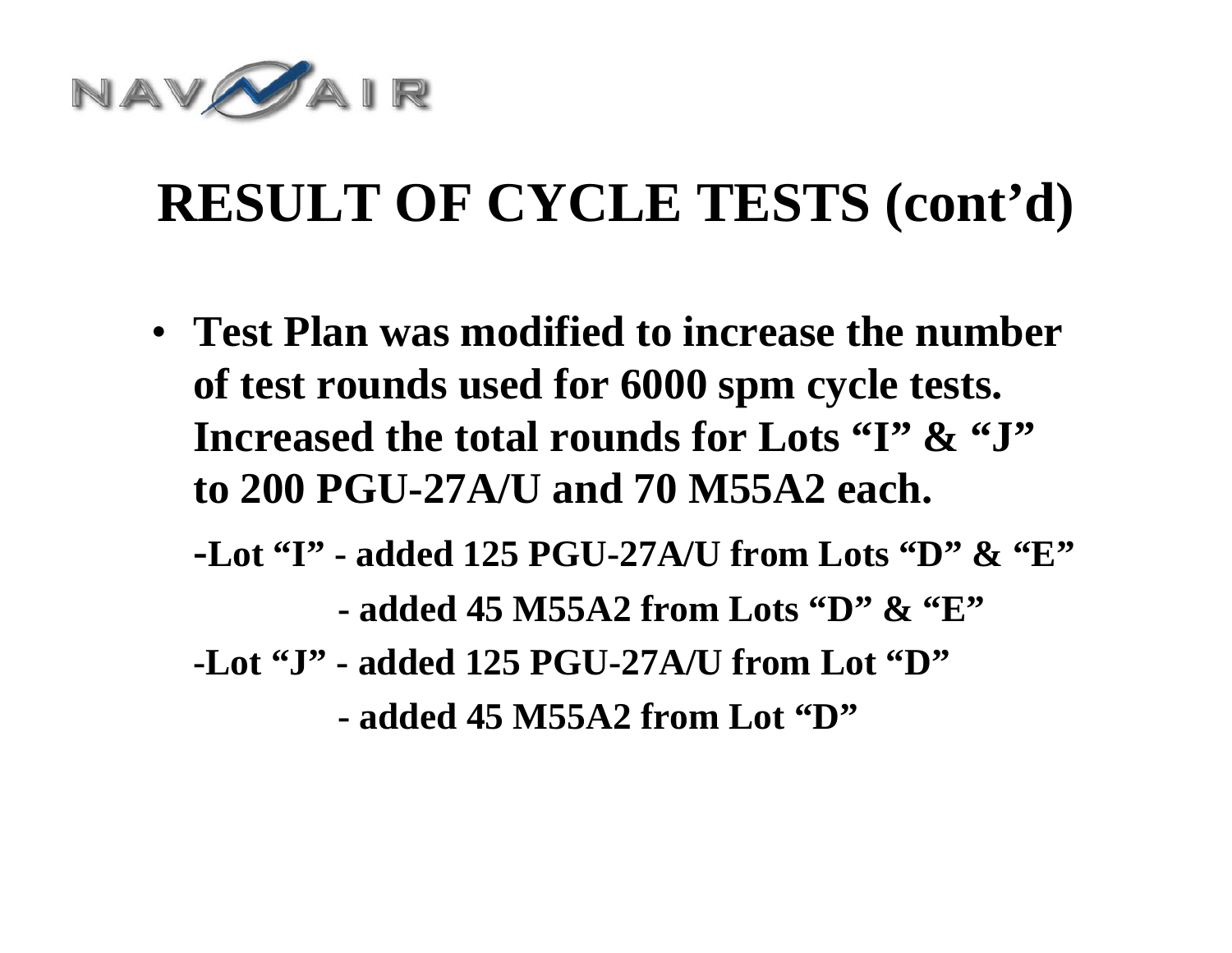

# **RESULT OF CYCLE TESTS (cont'd)**

• **Lot "I" (cycled through gun clearing cycle) at 6000 spm-**

> **- 60% loose projectiles (hand twist) plus scratches and dents**

• **Lot "J" (cycled through magazine drum and chuting only) at 6000 spm–**

> **- No loose projectiles with minor scratches and dents**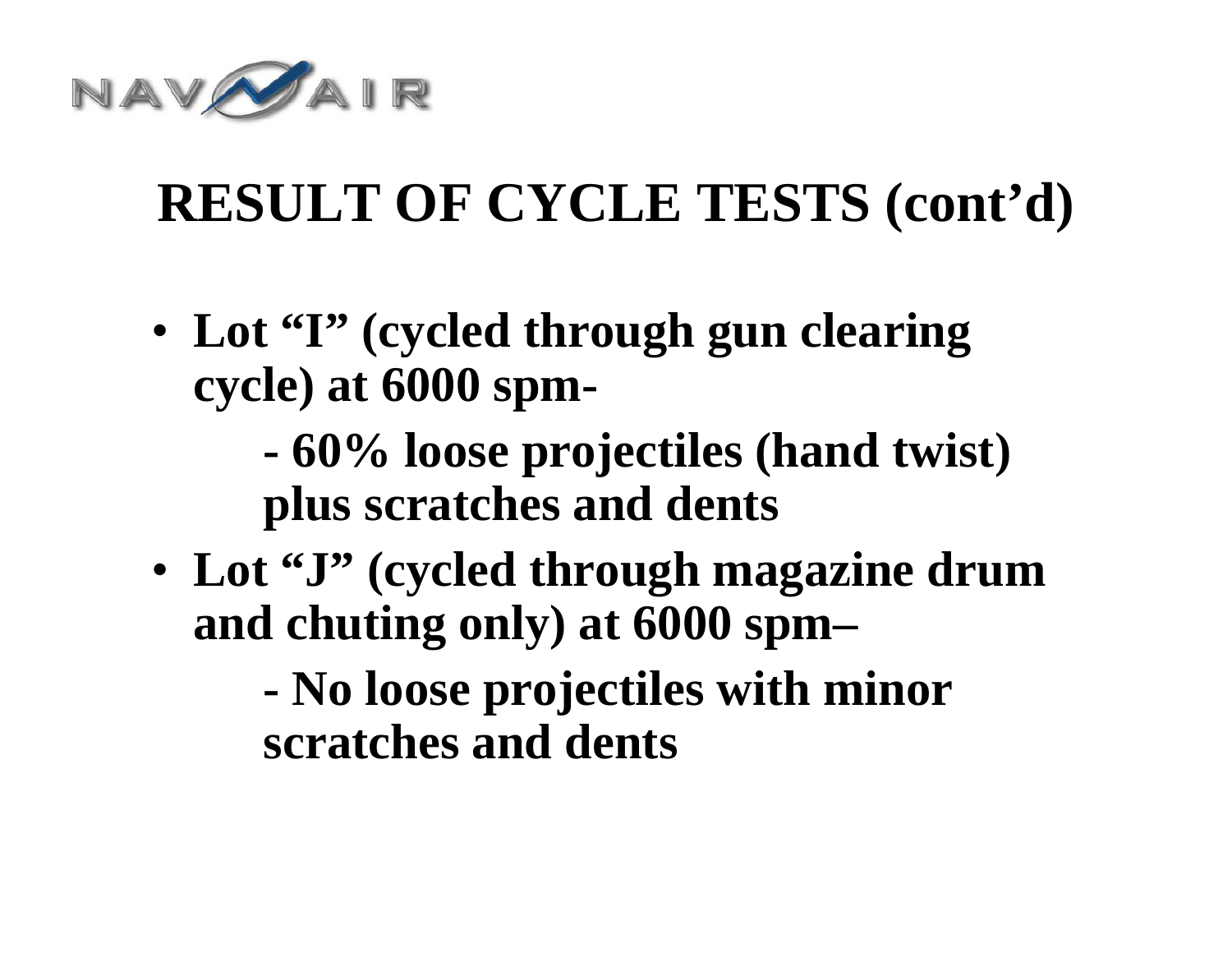### AIR **HAND TWIST NOT A RELIABLE TEST FOR FINDING LEAKING PROJECTILE SEAL**

- **Lot "I" – Random sample of 10 PGU-27A/B = 100% leakers by vacuum/water test method also indicated 100% loose projectiles by hand twist method.**
- **Lot "J" – Random sample of 10 PGU27A/B = 20-50% leakers by vacuum/water test method but checked O.K. by hand twist method.**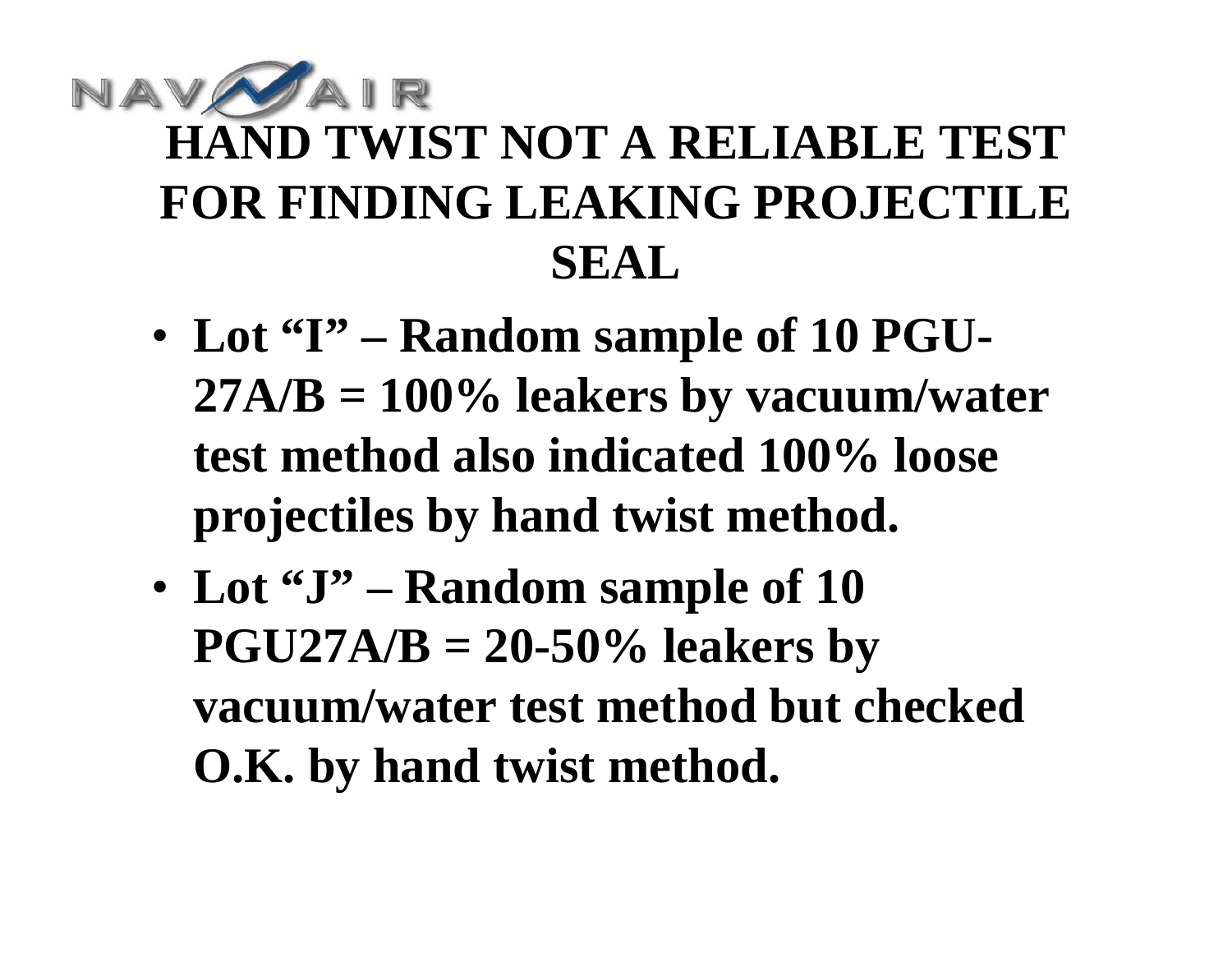

# **RESULT OF CYCLE TESTS (cont'd)**

- **Very few leakers (<20%) observed (at 400 SPM rate) after:**
	- **-11+ cycles through LALS-II**
	- **-4 cycles through M61A2 gun**
- **•540 rounds cycled through gun and/or drum at 6100 SPM rate**

**-All rounds that went through the gun had broken seals**

**-Some (20 to 50%) that went through the drum only, had broken seals.**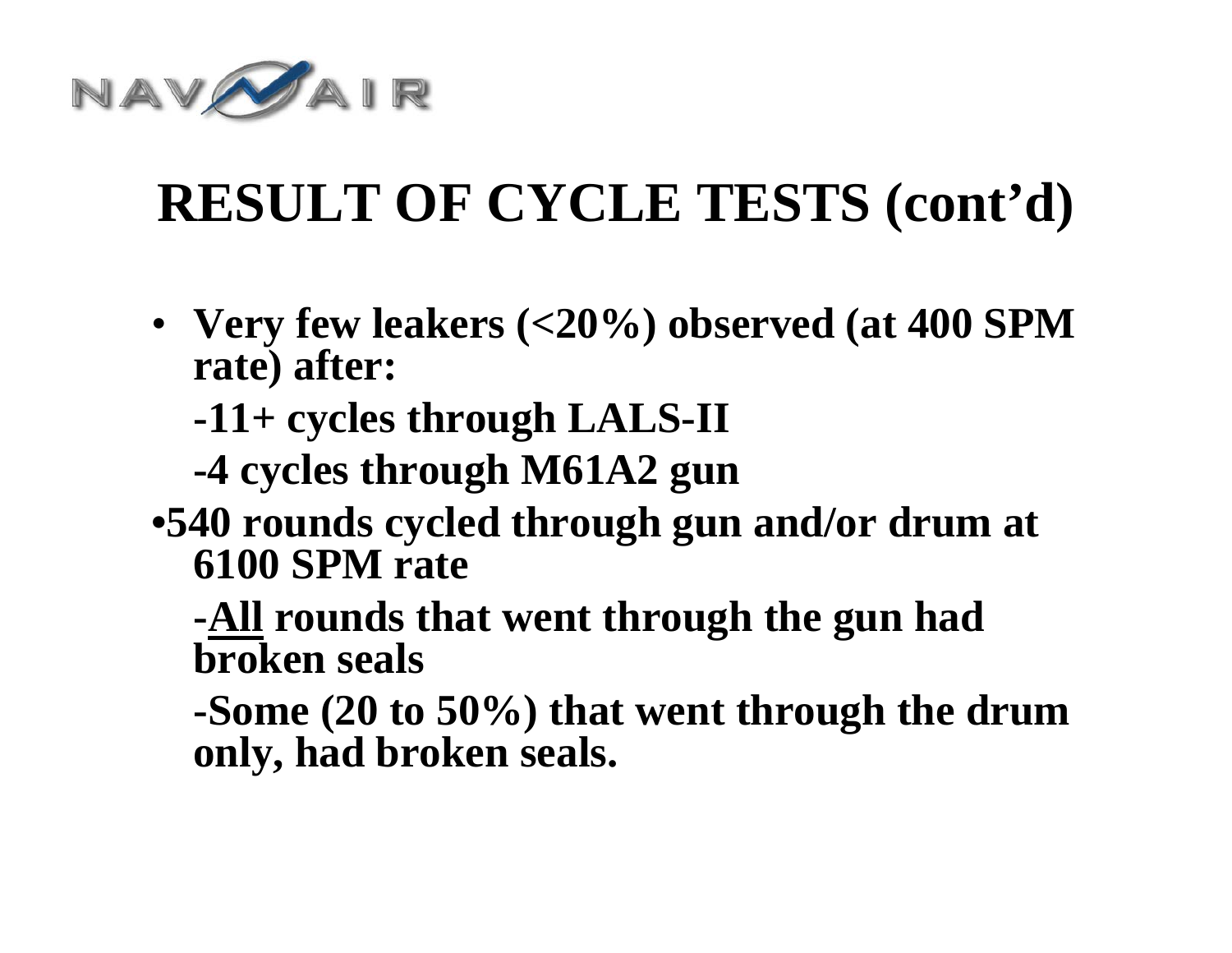

### **1.5 METER DROP TEST (PGU-27A/B)**

- **Dropped nose down**
	- **7 out of 10 had projectile/case neck leaks as indicated by vacuum/water test method.**
- **Dropped 45** º **nose down**
	- **10 out of 10 had projectile/case neck leaks as indicated by vacuum/water test method.**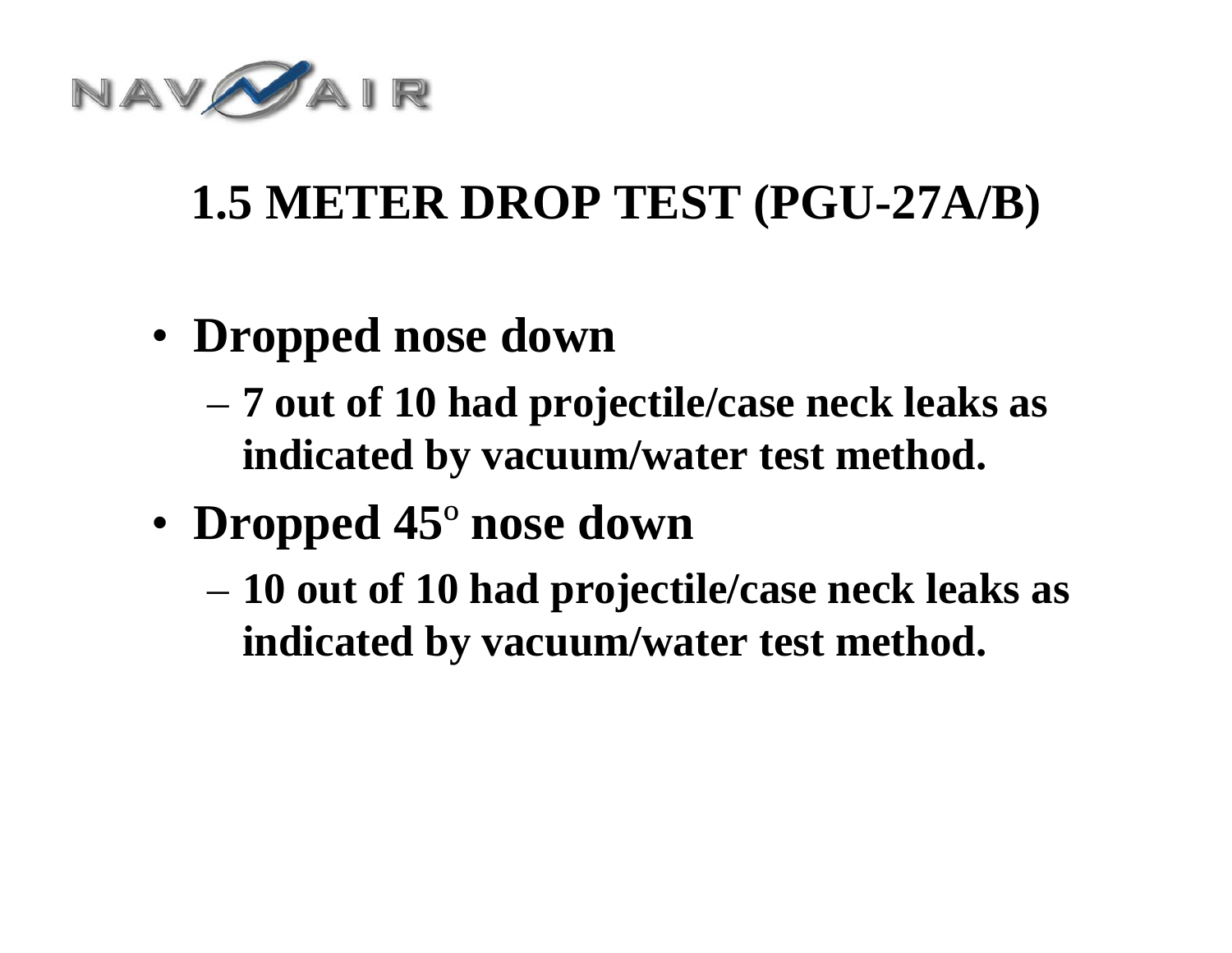

### **AGGRESSIVE LALS-II DOWNLOADING**

- 100 rounds of PGU-27A/B with intact projectile seals (vacuum/water leak checked) were subjected to aggressive downloading by rapid hand cranking of the LALS-II and letting the ammunition fall into ammunition cans on the floor.
- After one cycle 7% were leakers by vacuum/water test
- After two cycles 25% were leakers by vacuum/water test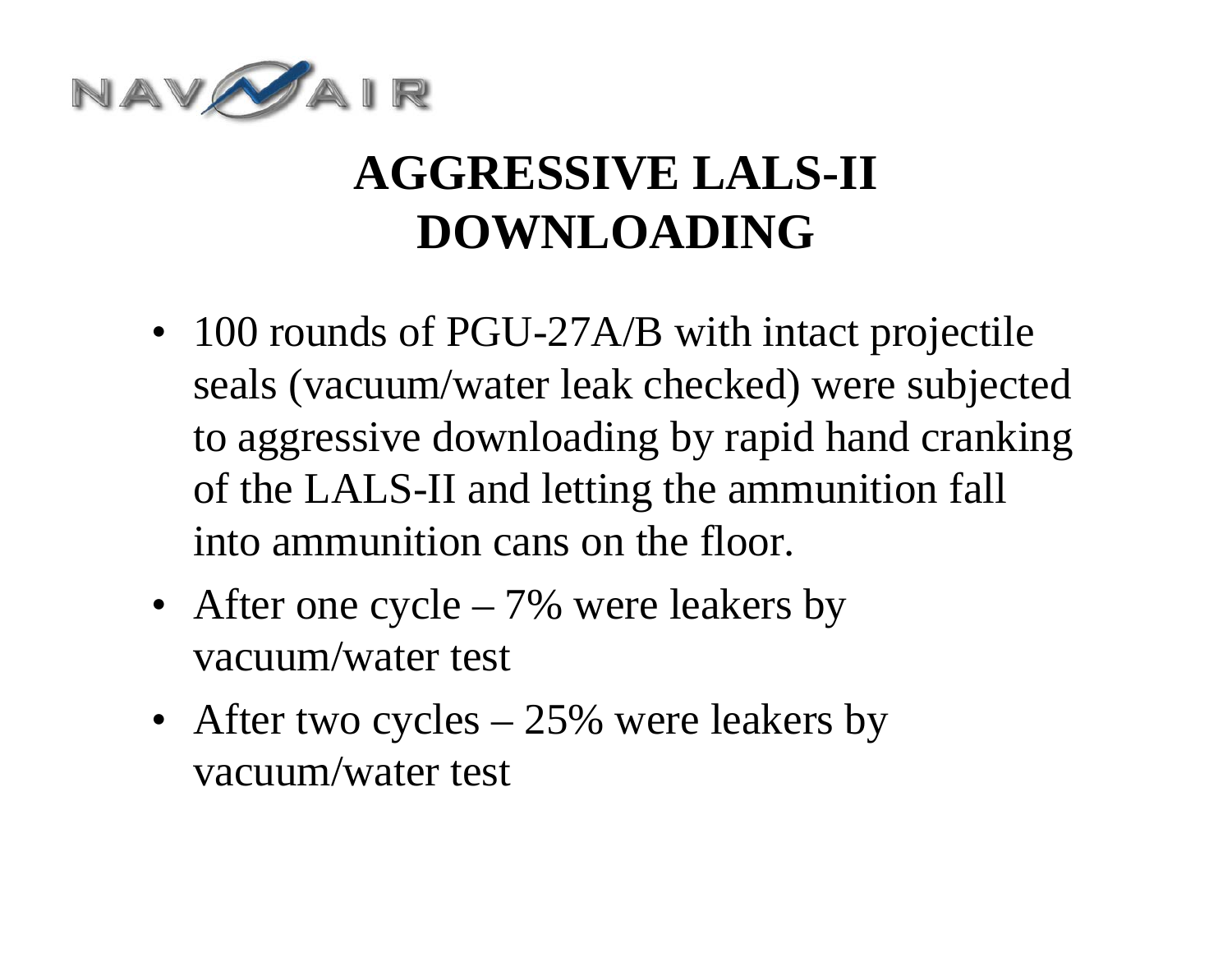

#### **AGGRESSIVE LALS-II DOWNLOADING**

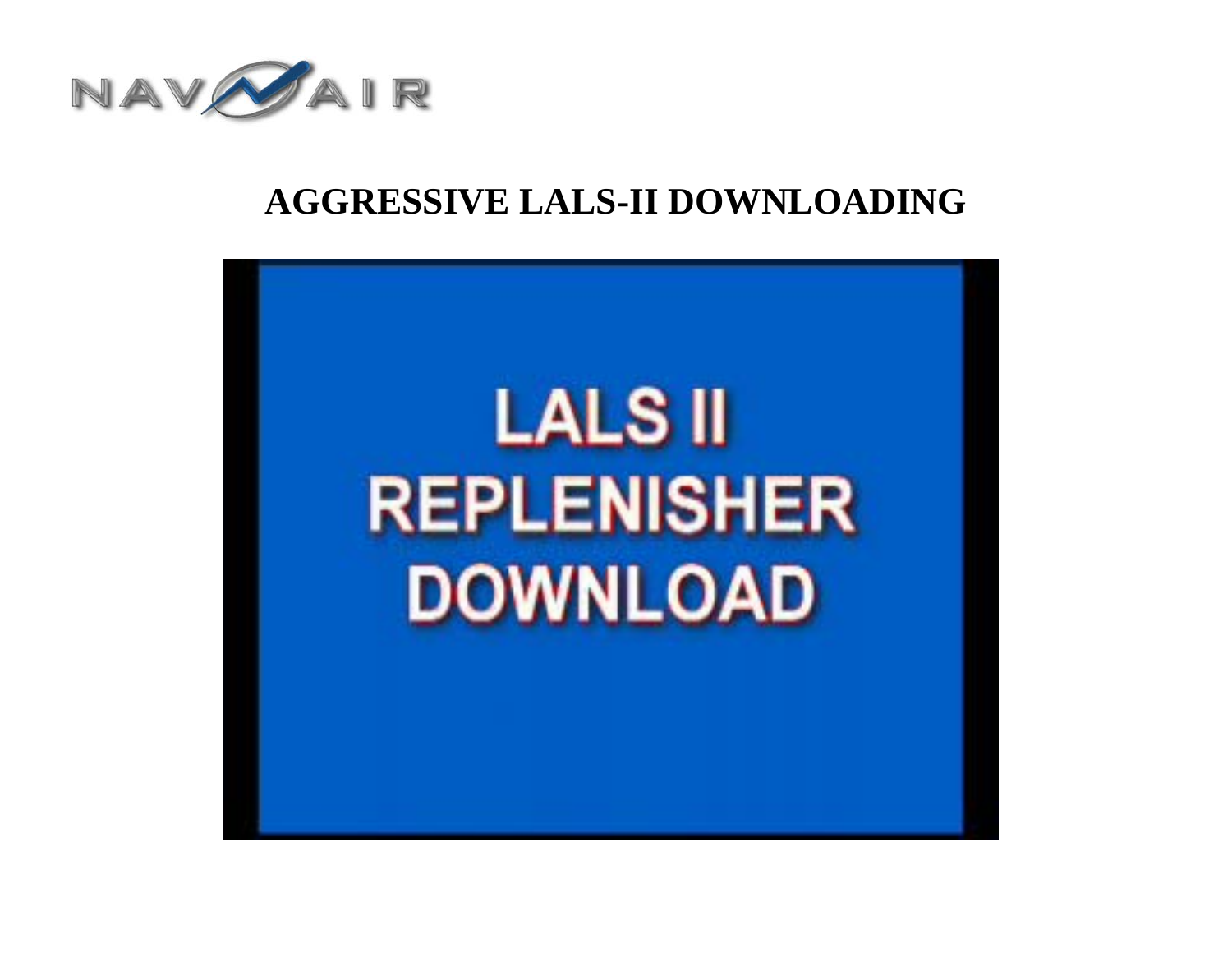

# **CONCLUSIONS (Cycling Tests)**

- **Loading and downloading using a properly functioning LALS-II does not break case neck seals**
- **Cycling through the drum magazine at rate may break seals**
- **Cycling through the gun at rate does break seals**
- **Dropping ammunition does breaks seals**
- **Aggressive downloading can break seals**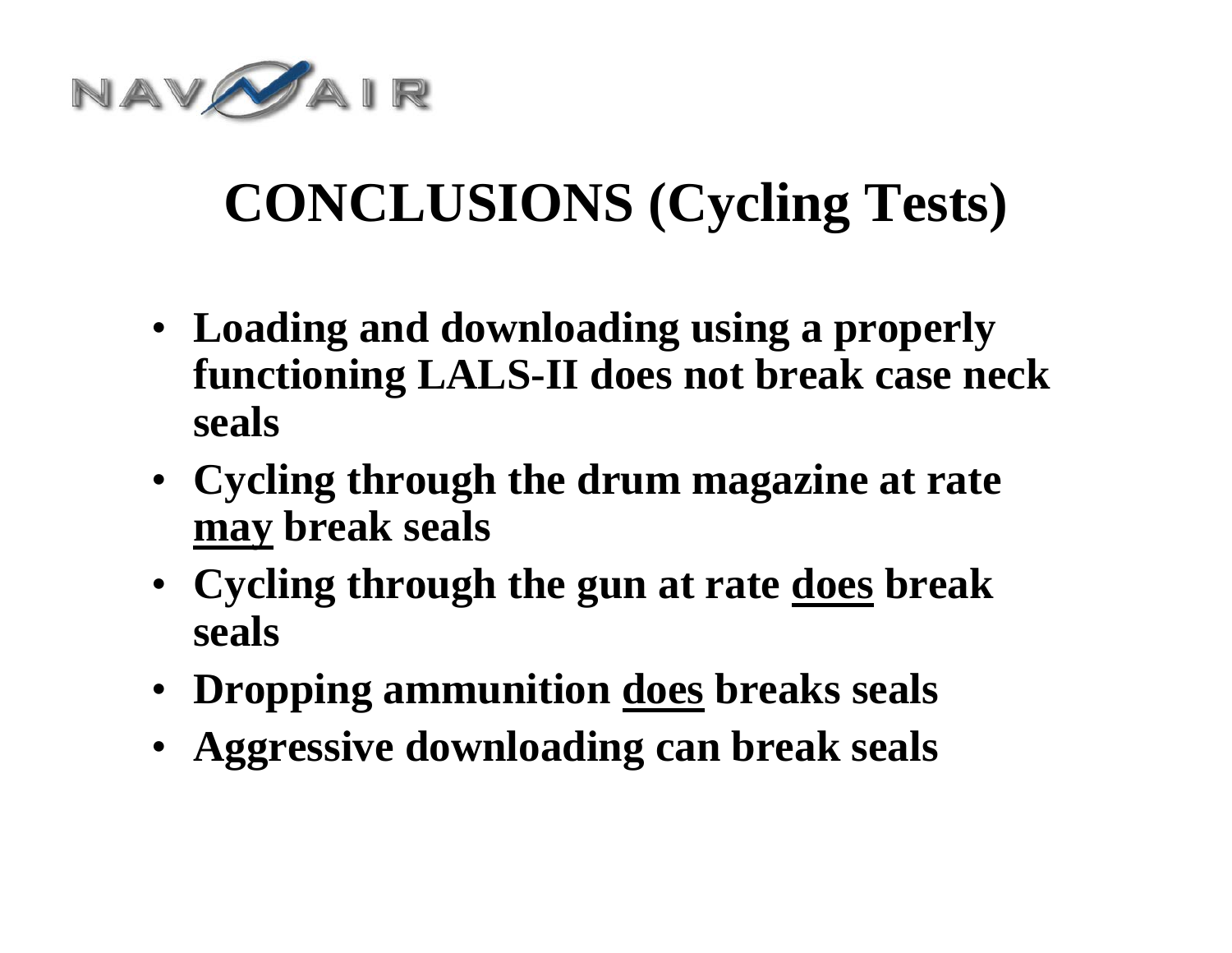

#### **TEST CONDUCT (cont'd) THA Testing**

- **After all cycling through the LALS-II/M61A2 gun were complete, the test ammunition was shipped to the test contractor for temperature, humidity, altitude cycling.**
- **THA cycling was conducted at National Technical Systems, Camden, Arkansas**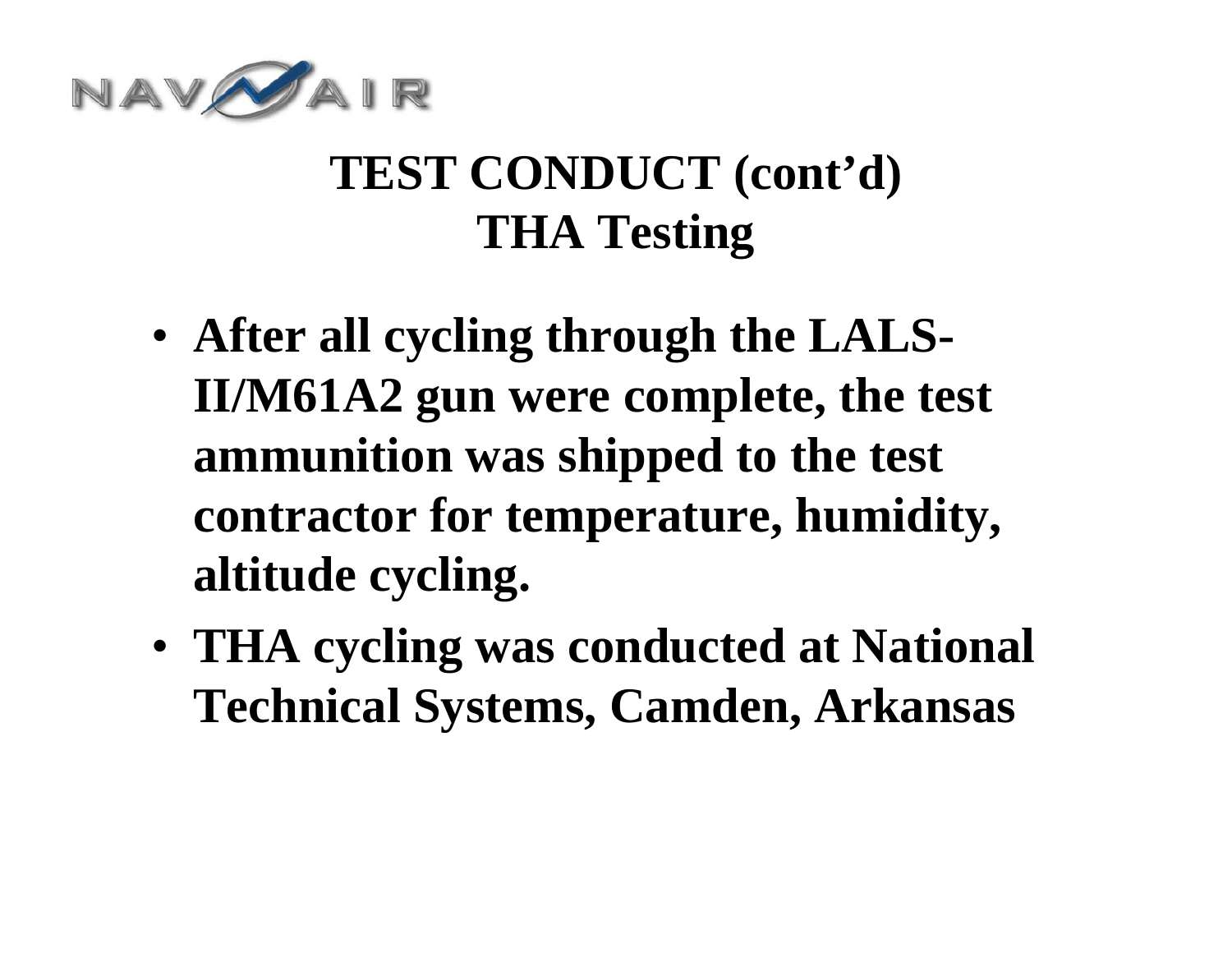

#### **AMMUNITION IN ALTITUDE CHAMBER**

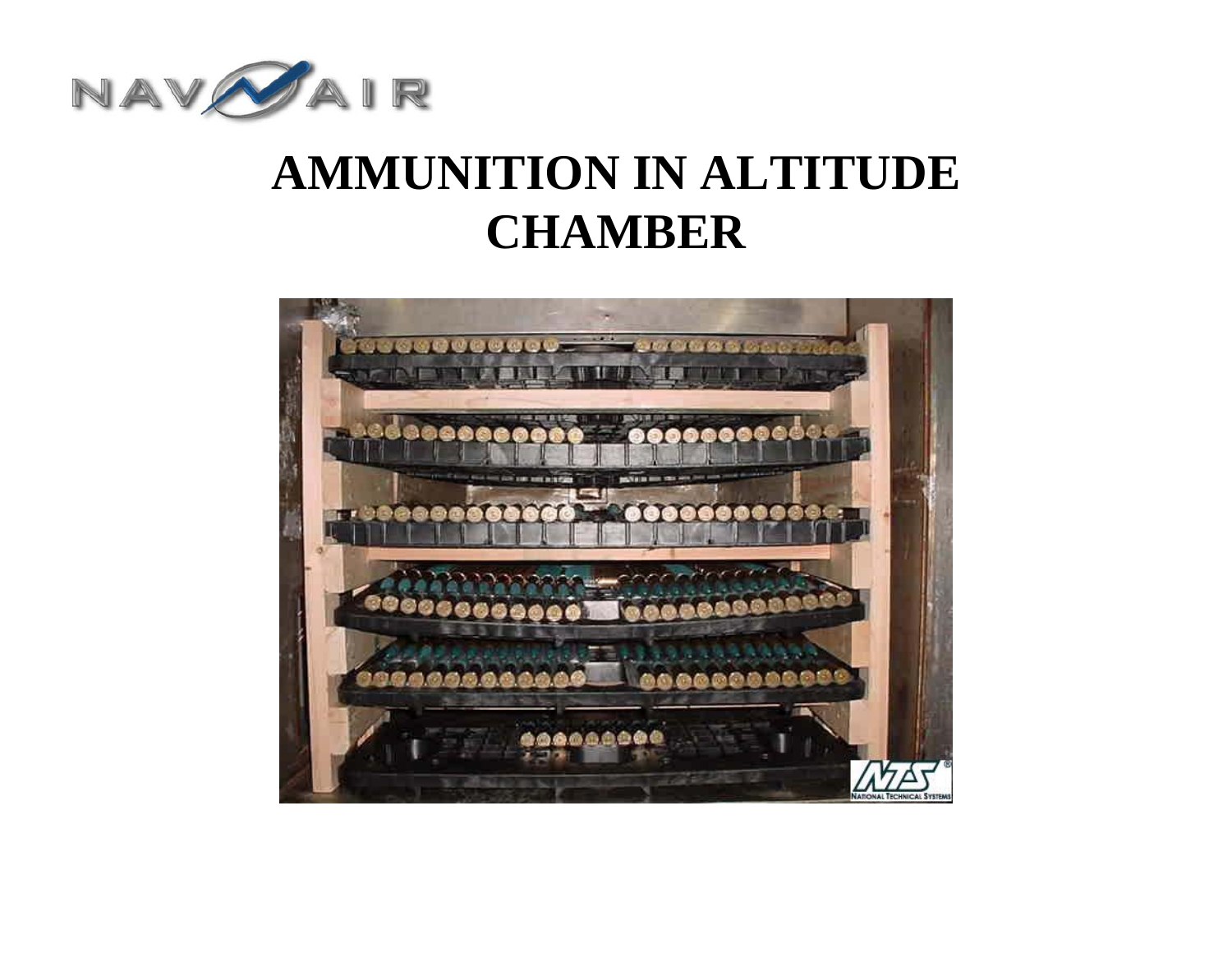

### **TEST CONDUCT (cont'd) THA Testing**

- **THA conditioning of three test groups** 
	- **Test Group #1 – 5 altitude cycles**
	- **Test Group #2 – 10 altitude cycles**
	- **Test Group #3 – 15 altitude cycles**
- **Temperature cycled from 90º F and 85% Humidity at ambient pressure to-**
- **-37º F at simulated 30,000 feet altitude**
- **Two hour ramp up time**
- **Two hour dwell at set conditions**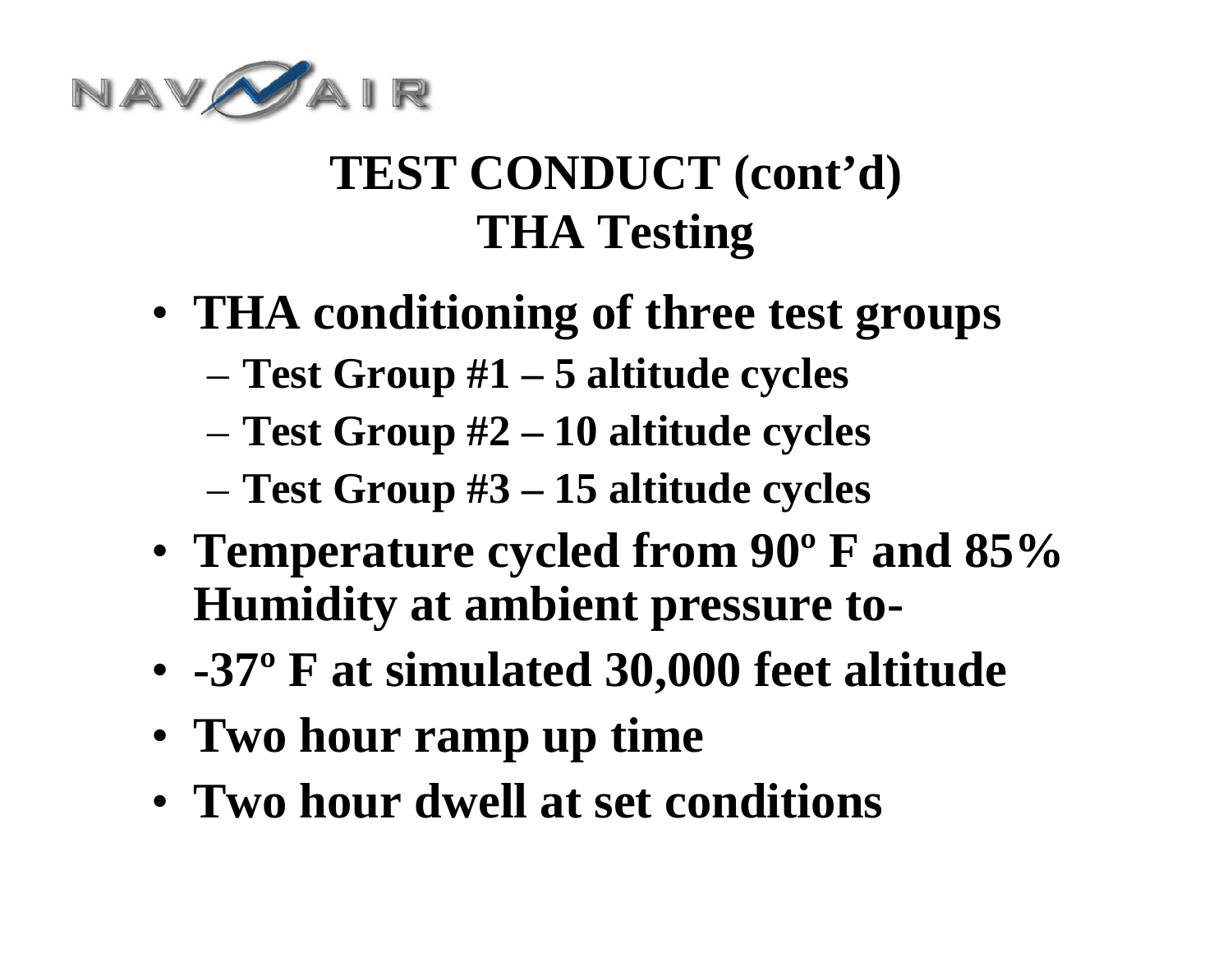

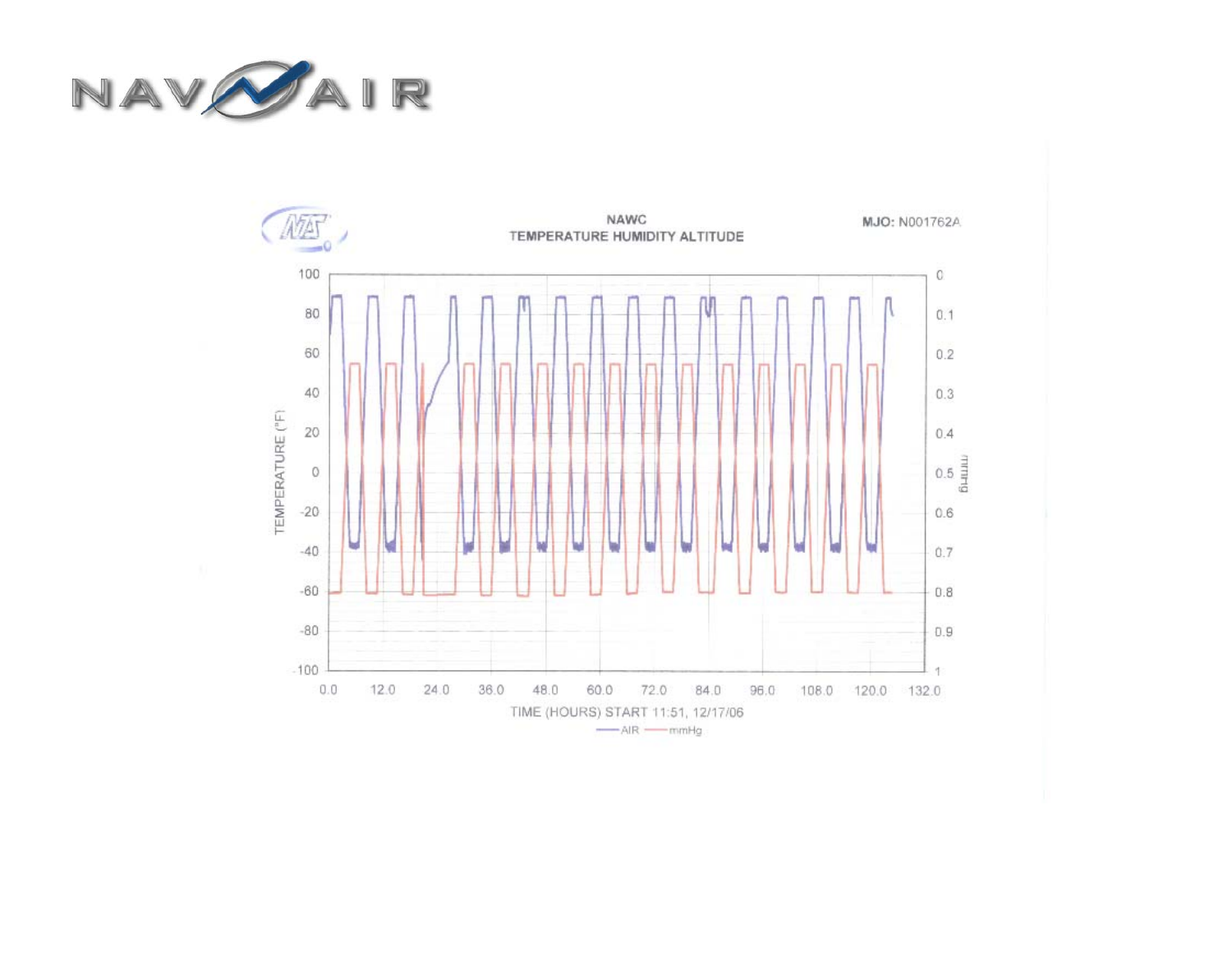

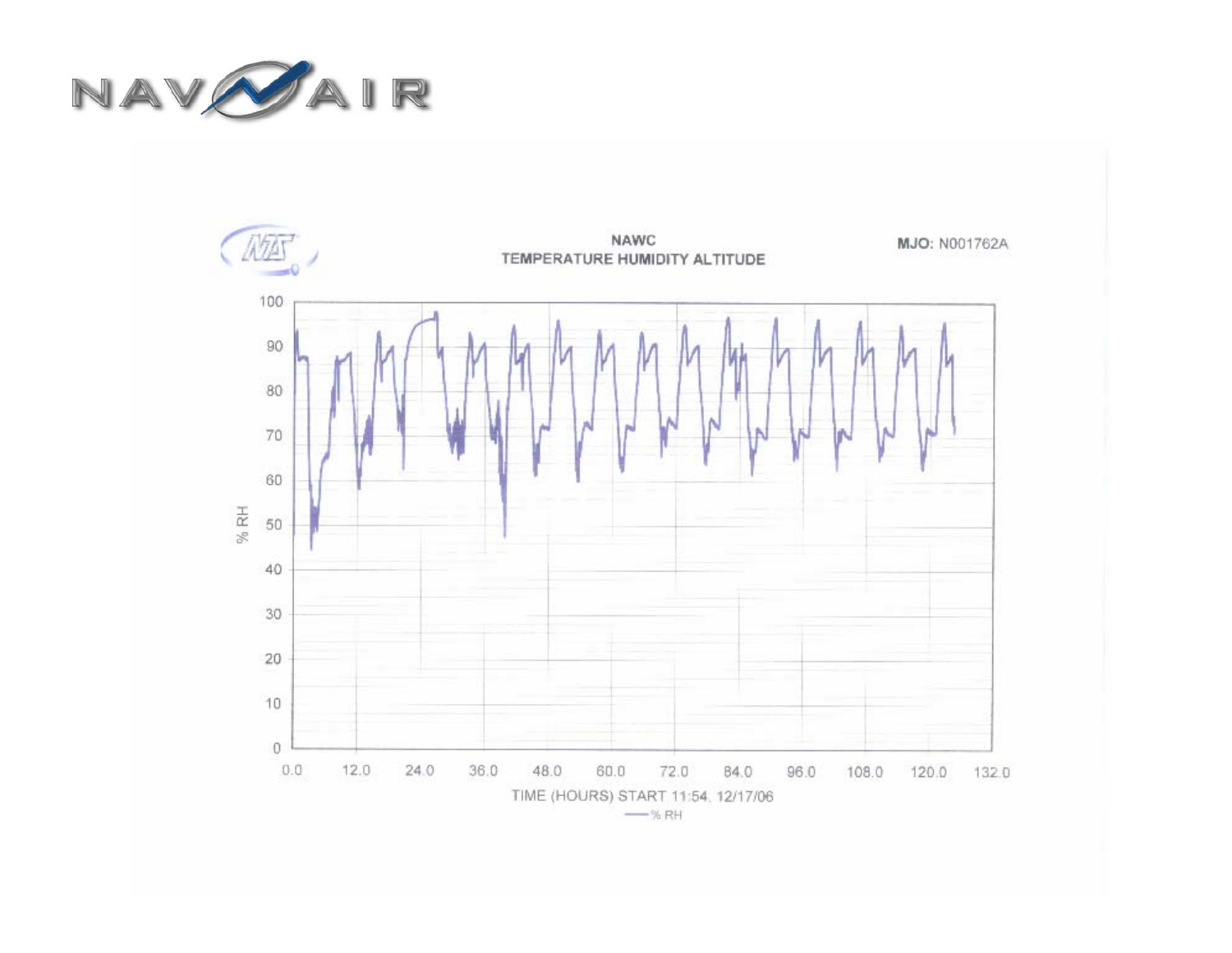

#### **TEST CONDUCT (cont'd) Artificial Aging**

- **After completion of THA cycling, the test ammunition was shipped to NSWC, Crane, for artificial aging, chemical analysis and ballistic testing.**
- **The purpose was to investigate the impact of THA cycling combined with Artificial Aging on rounds with compromised seals for ammunition performance degradation**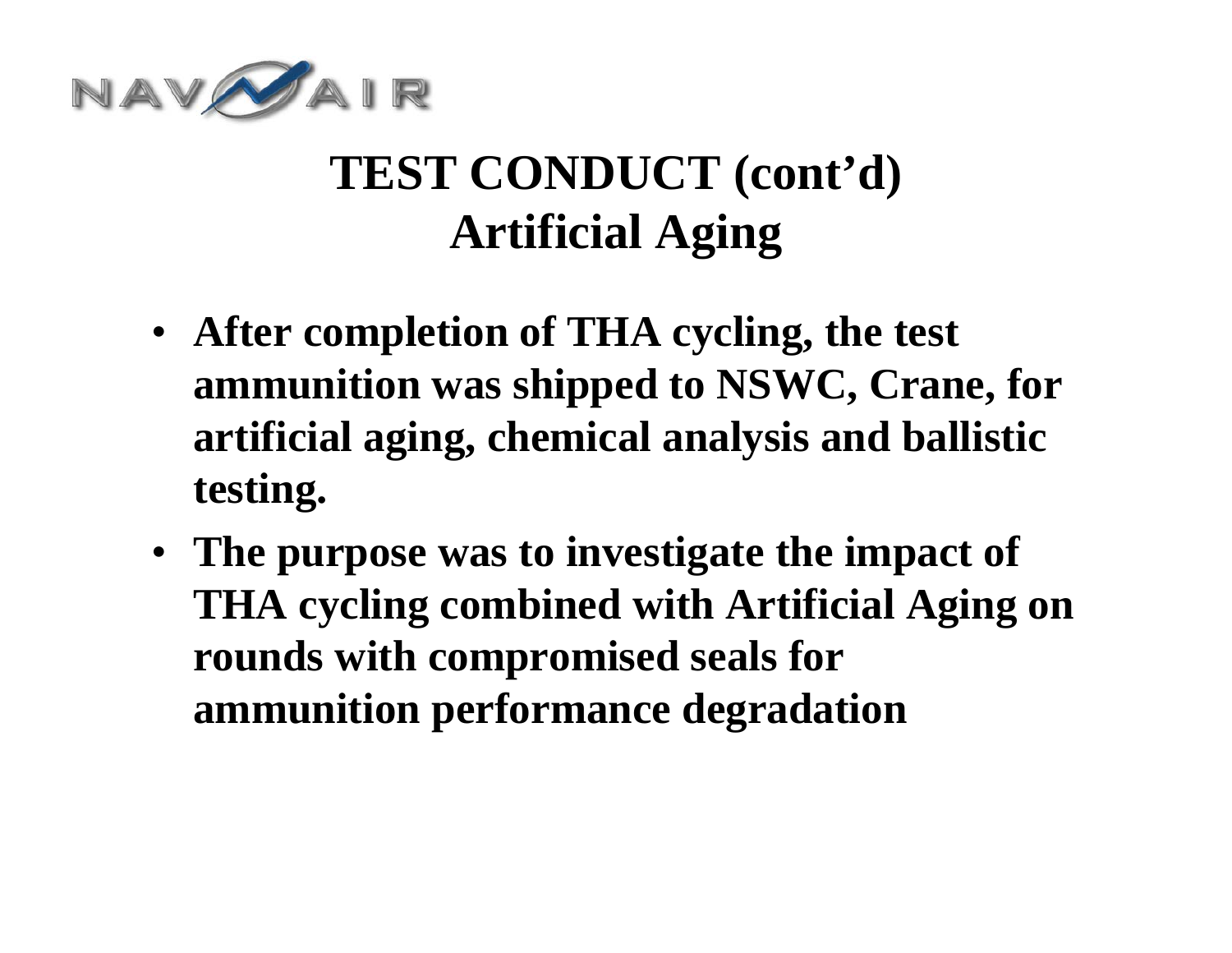

## **ACCELERATED AGING**

- **160º F Storage for the following periods: -2 days, 1 week, 2 weeks, 1 month, 2 months, 3 months**
- **• Sample rounds were inserted into aging chamber at appropriate staggered intervals in order to remove all rounds at once for chemical analysis and ballistic testing.**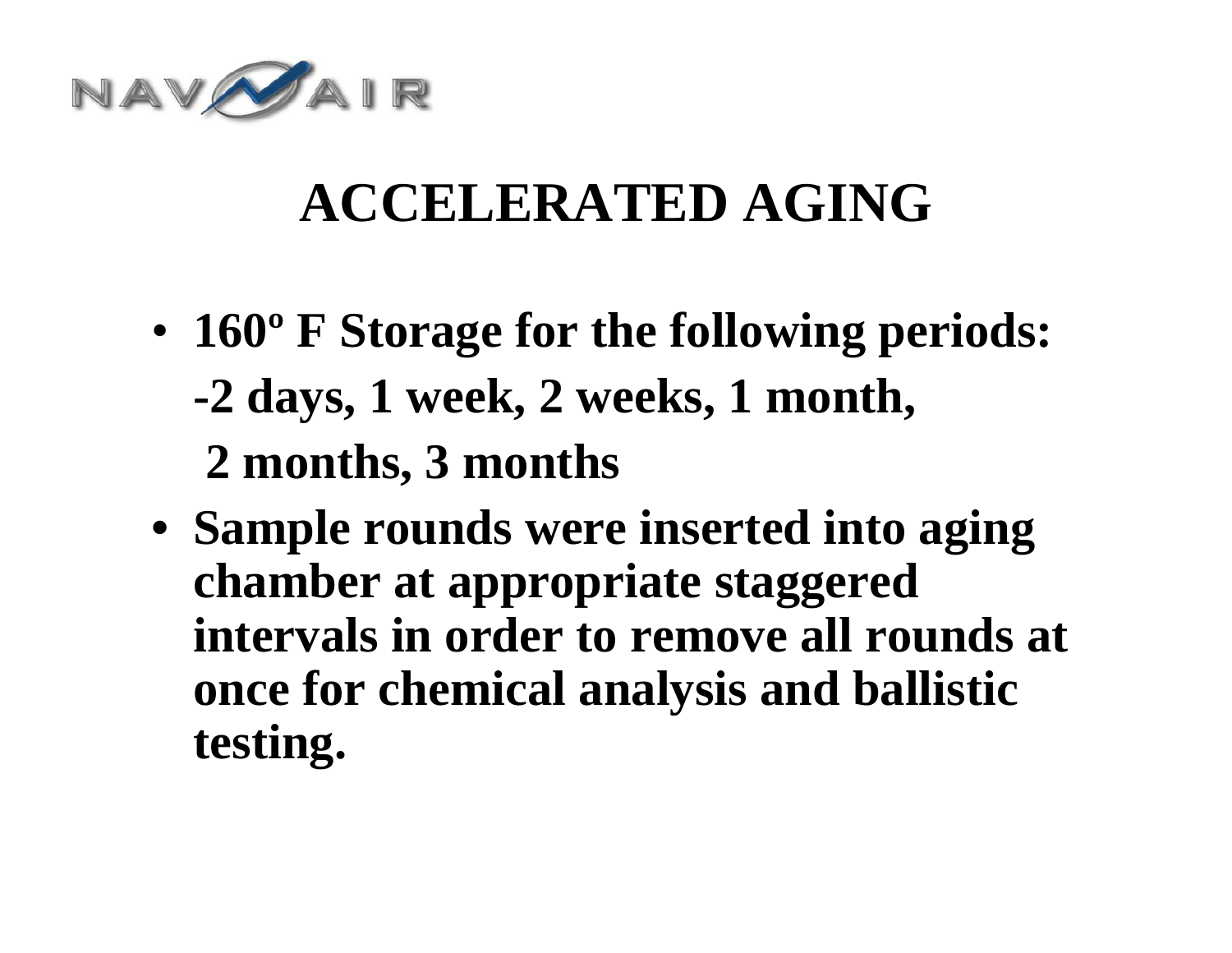

#### **TEST FLOW FOR ROUNDS WITH BROKEN SEALS**

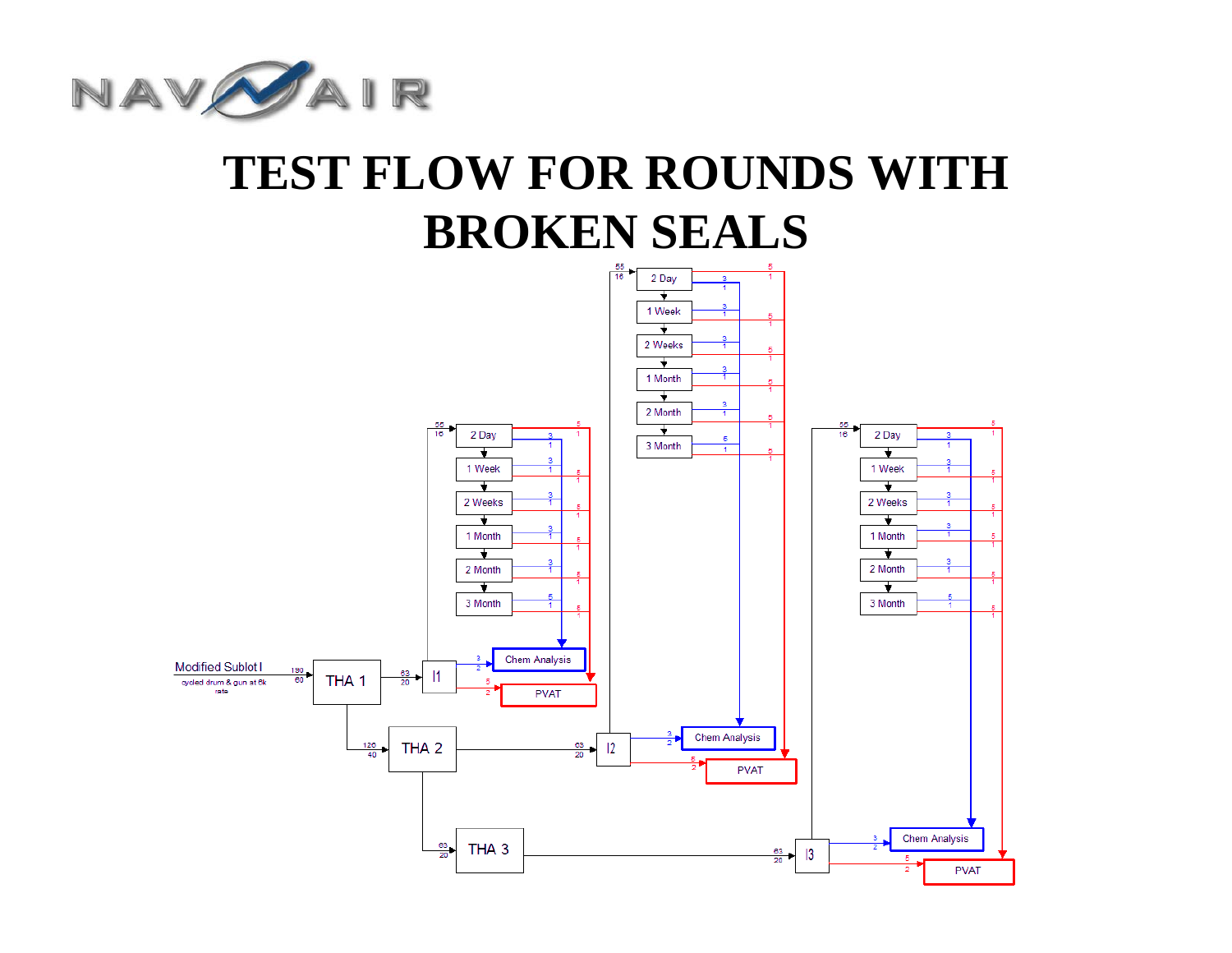

# **CHEMICAL ANALYSIS**

- **Heat Flow Micro-Calorimetry**
	- Shelf life comparison between control lot and broken seal lot
- **High Performance Liquid Chromatography/Gel Permeation Chromatography**
	- Propellant condition/degradation
- **Karl Fischer**
	- Moisture content of propellant and primer mix
- **Differential Scanning Microscopy**
	- Degradation in primer output